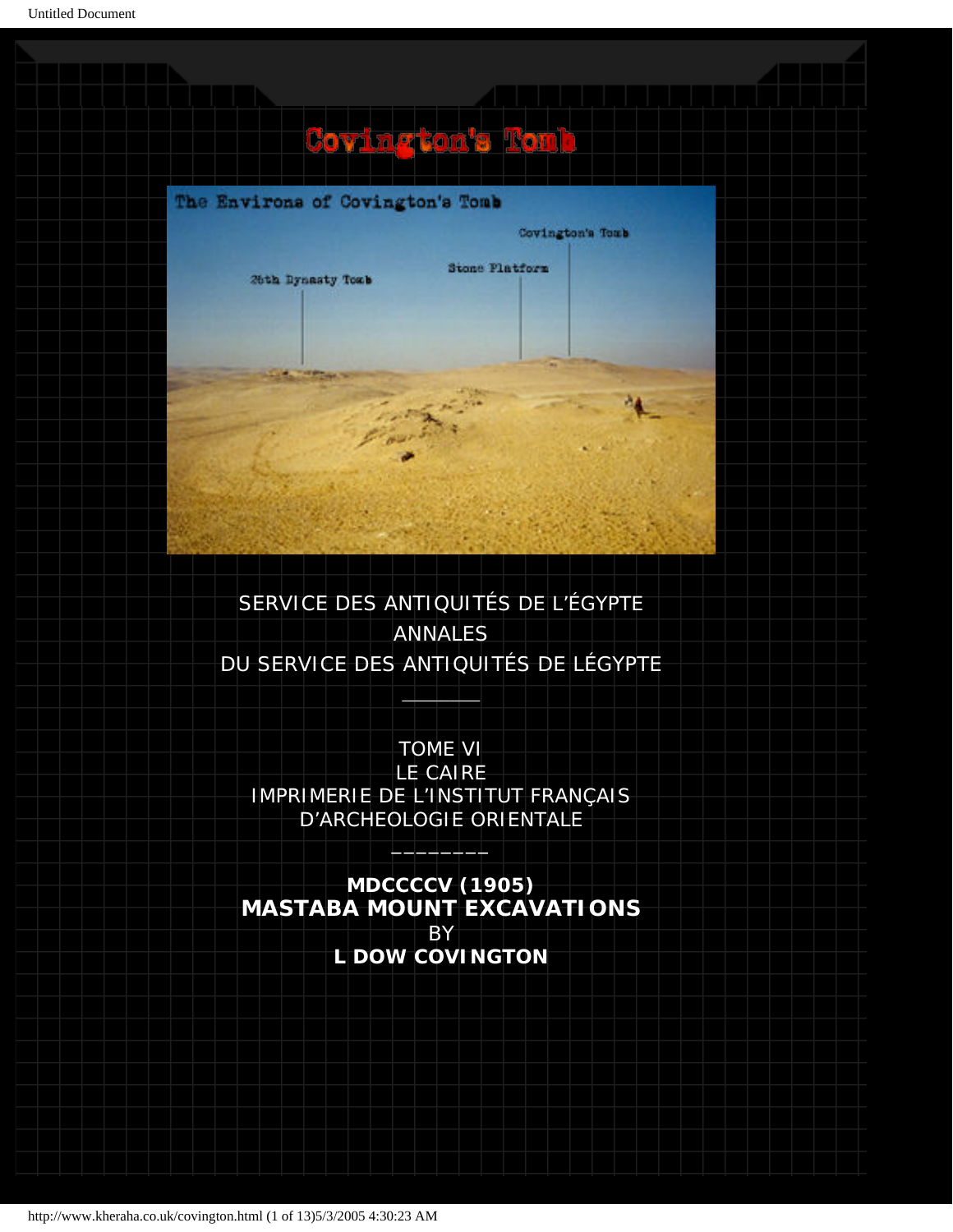

# **GHIZEH – TOMB NO 1 LOCATION**

The Mastaba Mount Excavations extend southwards from a point about 200 metres S. of the large cliff quarries just to the south of the Sphinx. For 600 metres the concession follows southwards the low broken ridge which borders the Libyan desert plateau, then, extending westwards for some 750 metres, terminates at a promontory which rises 1,400 metres due S. of the Great Pyramid. Just 35o metres to the north, and intersecting this Pyramid line, are the Ancient Causeway ruins, shown in Perring's Plates.



The above promontory is surmounted by this tomb no.  $1 -$  an immense sub-brick structure (61 m. 27 cent. X 34 m. 53 cent.) of the 1st Dynasty. In this great Memphian necropolis such a fine site would naturally be selected by the builders of such a monument.

Just 11 metres to the east are the picturesque ruins of a large bluish-grey stone mastaba (about 28 metres x 12 metres) excavated by Mariette.

This great structure was by far the most important of the 39 tombs. I discovered and cleared. It resembles as to exterior decoration the Royal tomb of Negadah discovered by M. J. de Morgan in 1897. These 39 tombs include : 15 various rock-cut burial shafts; 8 cave tombs (rock cut chambers with door entrances as distinct from shaft); 13 serdabs; 5 mastabas, and part of what seemed to be the outer court of a temple.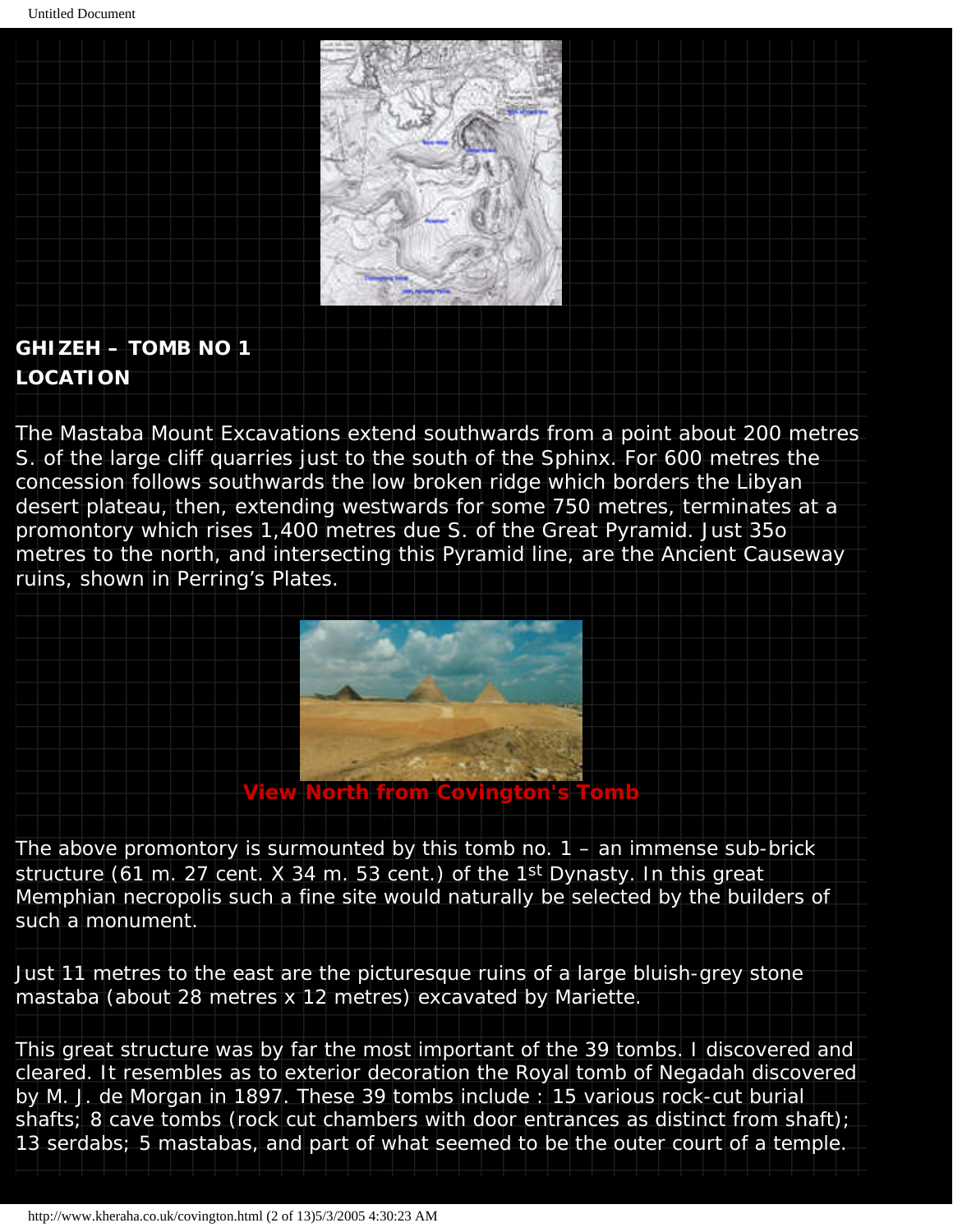The entire concession seems to have been fully worked, many of the best savants having tested it. Mariette himself once referred to it as a *hopeless field*. From an Egyptological point of view, however, some of the tombs were interesting, and many of the objects and fragments we secured were of historical value. They represented the I, III, IV, V, VI and XXVI Dynasties.

### **DISCOVERY**



Most of the eastward facing slopes of the hills in this district contain tombs which had been easily cut from the soft, sandy, fossiliferous limestone, and it was while following what I believed to be a serdab wall in the eastern face of the prominent hill which composed and yet concealed this great mastaba, that I discovered it. I first noticed a thin white broken streak of white casing mingled with the sand. This was peculiar, for the sand covering the hill and district was free from such discoloration but thickly strewn with fragments of brownish coloured boulders and pebbles. By merely brushing aside but 0 m. 02 cent. or 0 m. 03 cent. of sand, the dark coloured tomb brickwork was exposed. This we followed for over 61 metres on the E. side, and 34 m. 50 cent on the N.; thus revealing tomb outlines, which encompassed the entire hill. It was because the surface of the hill under which the great tomb reposed exactly resembled the pebbled dessert above which it rises that no one suspected its presence. The small bowl-shaped depression near the northern end, and the long sloping depression extending 17 metres to the south protective wall, though the results of former excavations, appeared but natural, and therefore attracted no attention. The hill, including the N. depression, is shown in the 1903 issue of Baedeker. It is remarkable that this large building, so conspicuously situated, should have remained so long undiscovered. It is said that Mariette Pasha sketched the large adjoining mastaba from the top of this one, never suspecting that just a centimetre or two beneath his feet there reposed this interesting structure.

## **EXCAVATIONAL PROCESS**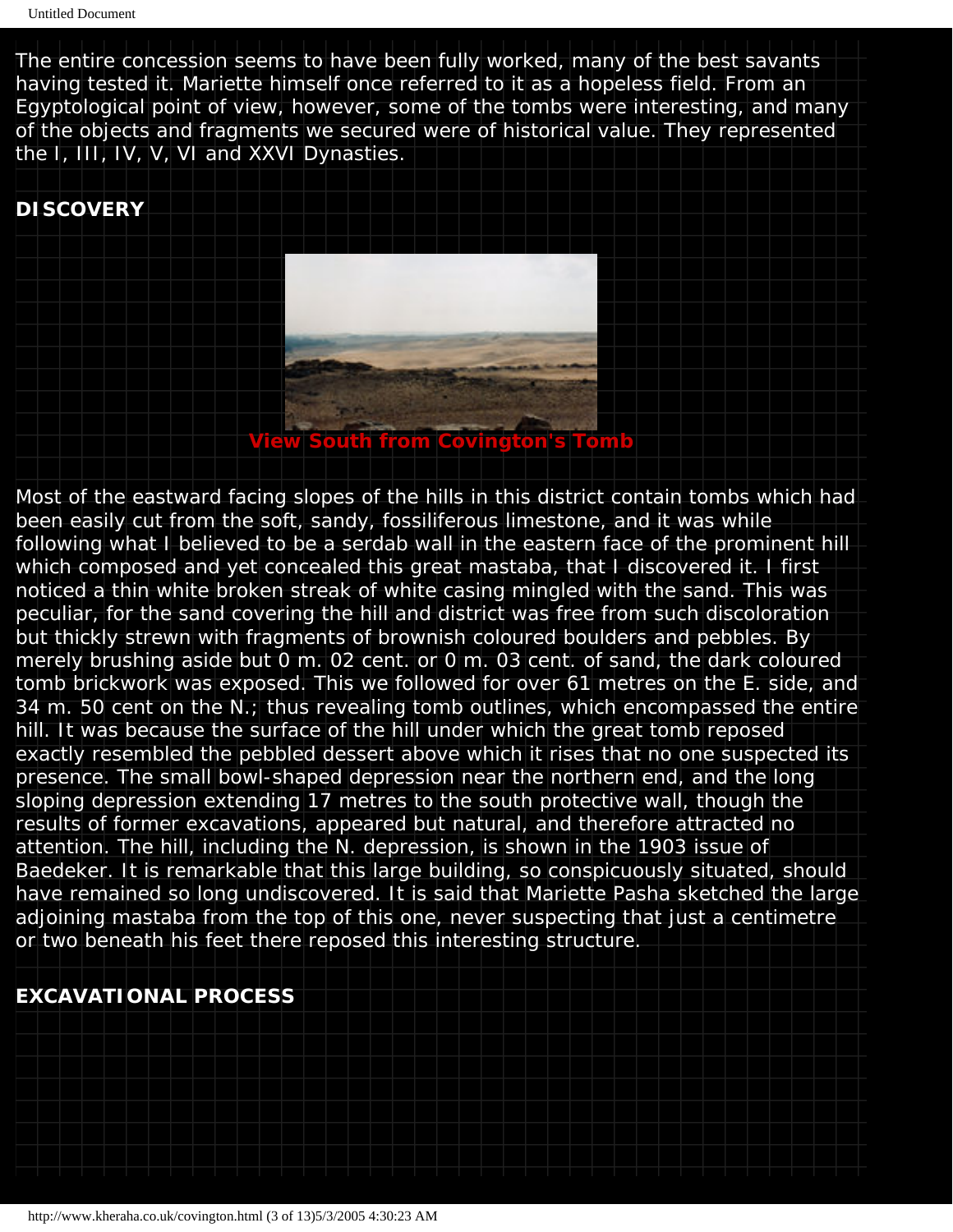Untitled Document



In early June 1902 with a force of 35 men and boys from the pyramid villages, and with Ibrahim Faid as Government reis, we cleared the upper part of the eastern, northern and small part of the western inner or main wall (as distinct from the outer or protective wall). We also cleared, but without result, the N. depression referred to, and the long deep 17 metres trench, terminating at the Roman tombs near the SE corner. The depression and the trench were very old excavations.

I then abandoned the tomb to excavate some smaller ones. This I did reluctantly, for recognizing the importance of the structure I desired to at once secure the details. However, 7 months later, in January the following year (1903) we resumed work there under much better, though far from perfect, conditions; instead of pyramid people we were able to secure, thanks to Prof. Maspero and Mr. Quibell, a staff of 30 experienced men from up the Nile who had been well trained by Messrs. Petrie, Reisner, Garstang and other. Above all we had the benefit of the invaluable services of Mr. JE Quibell.

We began by trenching towards the W. protective wall, about 20 metres of which we cleared from the NW corner. Then cleared much of the surface of the main brickwork, exposing the Roman tombs built into the structure at the NE and SE corners, and the large step-shaped depressions (probably also used as Roman tombs) above the NW corner. We then discovered and cleared the small 4-steps stairway leading into the N end of the great stairway passage. After which we cleared central portions of the outer faces of the N, S and E protective walls; thus securing the full dimensions of the tomb. A tremendous amount of heavy debris consisting of large stones, boulders, and caked sand in strata, filled the wide, deep stairway leading S into the main shaft. To avoid removing this we trenched through the brickwork on the E side 16 metres from the N and fortunately struck a crude rock stairway (no part of the original structure) which led down to the very top of the main shaft. We then cleared the 11 metres shaft, exposing at its base on the S side an immense oval limestone portcullis. Tunnelling around it we discovered and cleared a short passage leading into a large chamber, and several clay-cut galleries and tombs. Discovering an inner shaft sunk over 10 metres into the floor of the west chamber, we cleared it, exposing at its base a large flat square-cut portcullis which stood in its original position before the Sepulchral chamber. Passing over the stone without disturbing it we entered and partly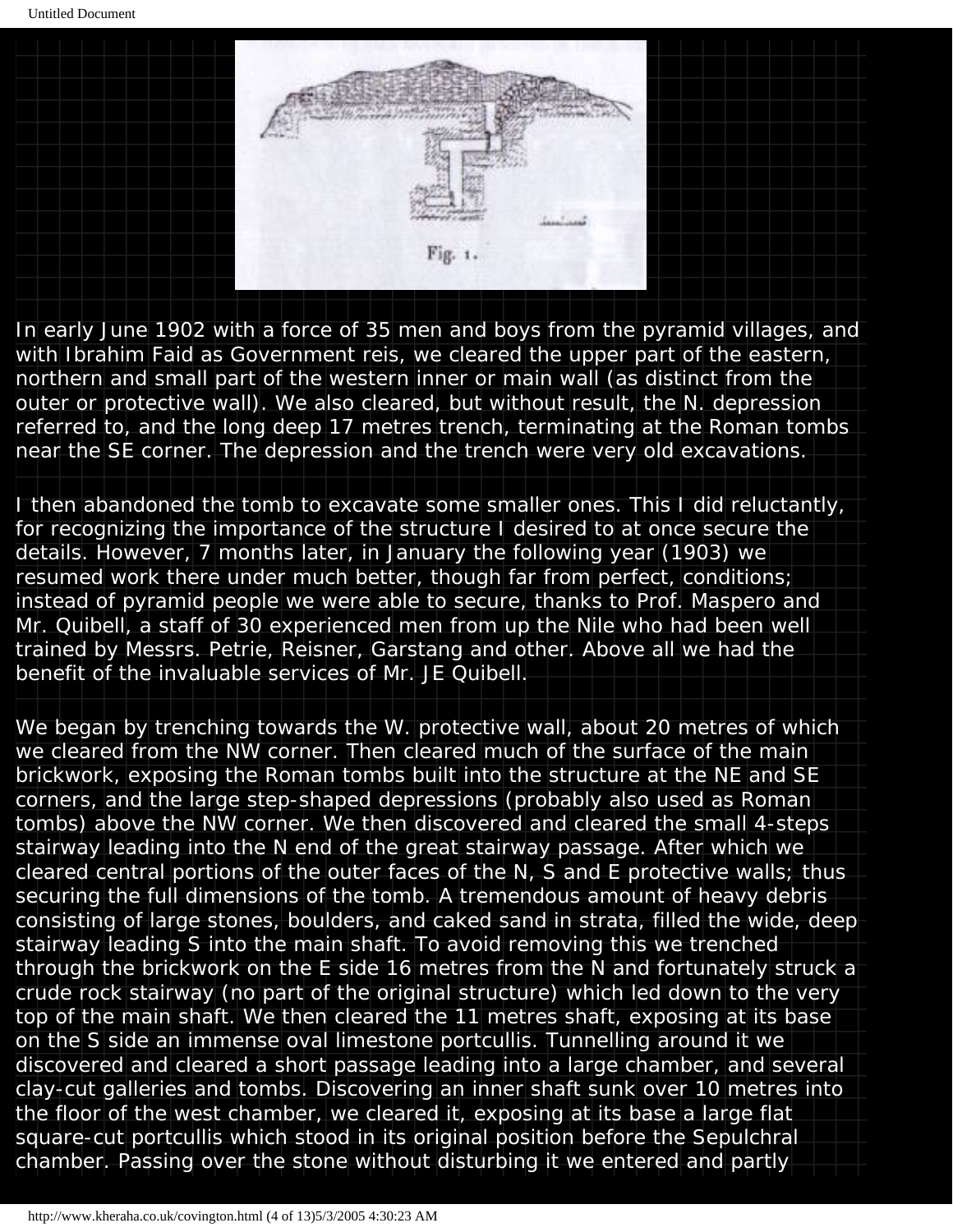cleared the chamber; thus completing the excavation.

#### **MAIN STRUCTURE**

Like all mastabas it is rectangular in shape, but the sides instead of sloping, are vertical; a distinguishing feature in this and other similar structures of the early archaic period.

The main structure orientated 9˚E of true N measures 54 m 97 cent from N to S, and 27 m and 99 cent from E to W, but including the enclosing or protective walls, which are of course, a part of the monument, the dimensions are 61 m 72 cent N to S and 34 m 53 cent E to W (about 202 x 113 ft). It is therefore 7 metres larger each way than its sister tomb at Negadah; the burial place, according to Prof Petrie, of Neithotep, Mena's Queen.

From the north wall the tomb hill slopes rather abruptly for a few metres, then moderately for some 35 or 40 to the NE to a large sand plain almost entirely enclosed by low ridges.

From the south wall the incline for about 15 metres is greater than that at the N, for which reason, presumably, the S protective wall is much heavier than the others. From the foot of this heavy incline, a moderate slope extends SE to a ravine some 90 metres below.

From the east wall the short incline of a few metres terminates close to the interesting ruins of a large mastaba built of immense blocks of oyster-filled limestone, and previously referred to as having been excavated by Mariette Pasha.

The west wall: -While the ground level at the E of the tomb is just a little above the base of the protective wall there, the ground level at the west wall, and far beyond it, is almost even with the *top* of the protective wall, especially at the NW corner.

At and near the SW corner, however, there is a considerable slope. Now if the entire tomb, including, of course its protective walls, originally stood above the surrounding district, which is evident, then this great sweep of boulder covered desert, extending far west from the top of the west protective wall, must have formed there since the monument was founded – say 7,000 years ago (see E to W perspective sketch of tomb).

The entire hill was simply a huge mass of sun-dried brickwork. It rises in a somewhat regular slope on the N, E and W sides – particularly the W – while on the S side a rough 17 metres trench, about 4 metres wide and 6 deep at the northern or deeper end, had been cut right through the mass and deep into the red sand beneath it. It extended about 6 m 50 cent from, and parallel with, the E wall, terminating at the small Roman tombs at the SE corner.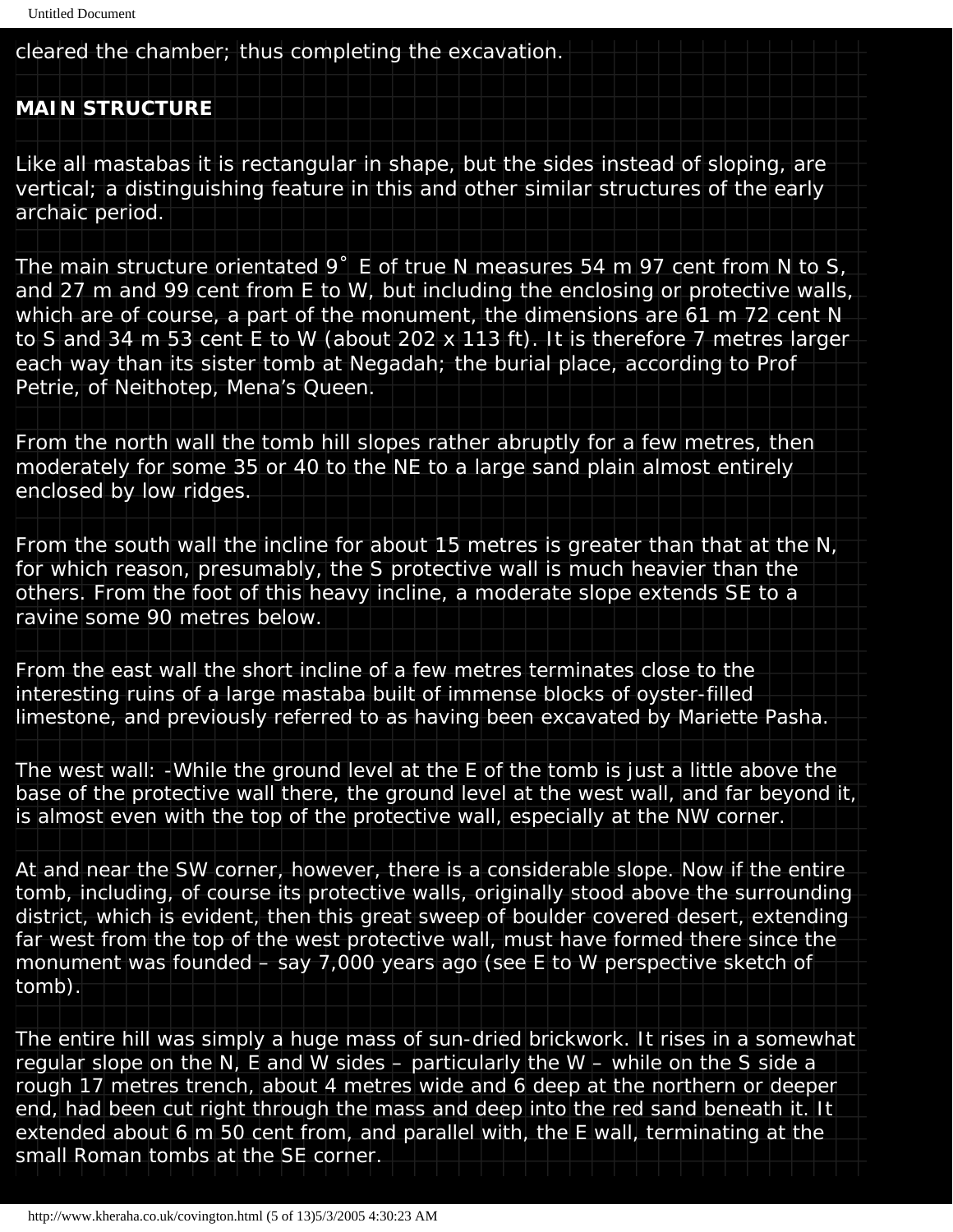On the N.E. slope was another ancient excavation, a circular depression some 2m 26 cent deep, presumably made while searching for the shaft. *Ancient* because both the trench and depression were covered by the same peculiar firm sand formation, and strewn with the same kind of boulders and fragments of boulders, which entirely covered the hill and district, and which, consequently, had formed since the excavations were made. This deposit lightly, though effectually, concealed the entire tomb.

On the N. slope, near the N.E. corner of the tomb, were many large blueish-grey stones. These had formed no part of the structure, and had evidently come from some remote district. Many tons of them had been jammed into, and formed part of, the heavy debris in the great stairway and shaft. They were roughly quarried and none of them had been worked.

Now structural evidence justifies us in believing that the sloping faced protective walls, though at present covered, were intended to be permanently exposed; thus giving the delicate structure an air of stability, and greatly preserving it. They are compactly built; the bricks in the exposed parts being large and well plastered. They measure some 0m x 24 c x 0m 12 c x 0m 08 1/2 cent. The white cement covering these protective walls is noticeably heavier than that on the finely grooved inner tomb walls, though apparently of the same grade. This fact also warrants us in believing that for many centuries this grand old structure stood out clearly and boldly above the surrounding district.

#### **BRICKWORK**

Time has wrought sad changes throughout the upper part of the tomb brickwork, including, of course, the fine white grooved walls. The great mass has been worn down and rounded by age, particularly at the NW corner where the height has been reduced to scarcely half a metre, also at the SE corner. However, with the exception of a shallow 0m 90 cent forced hole in the lower part of one of the N wall recesses, and a breach in the E protective wall, there were no wilful exterior mutilations. Even the thin white casing and delicate grooves of the main walls had remained undamaged;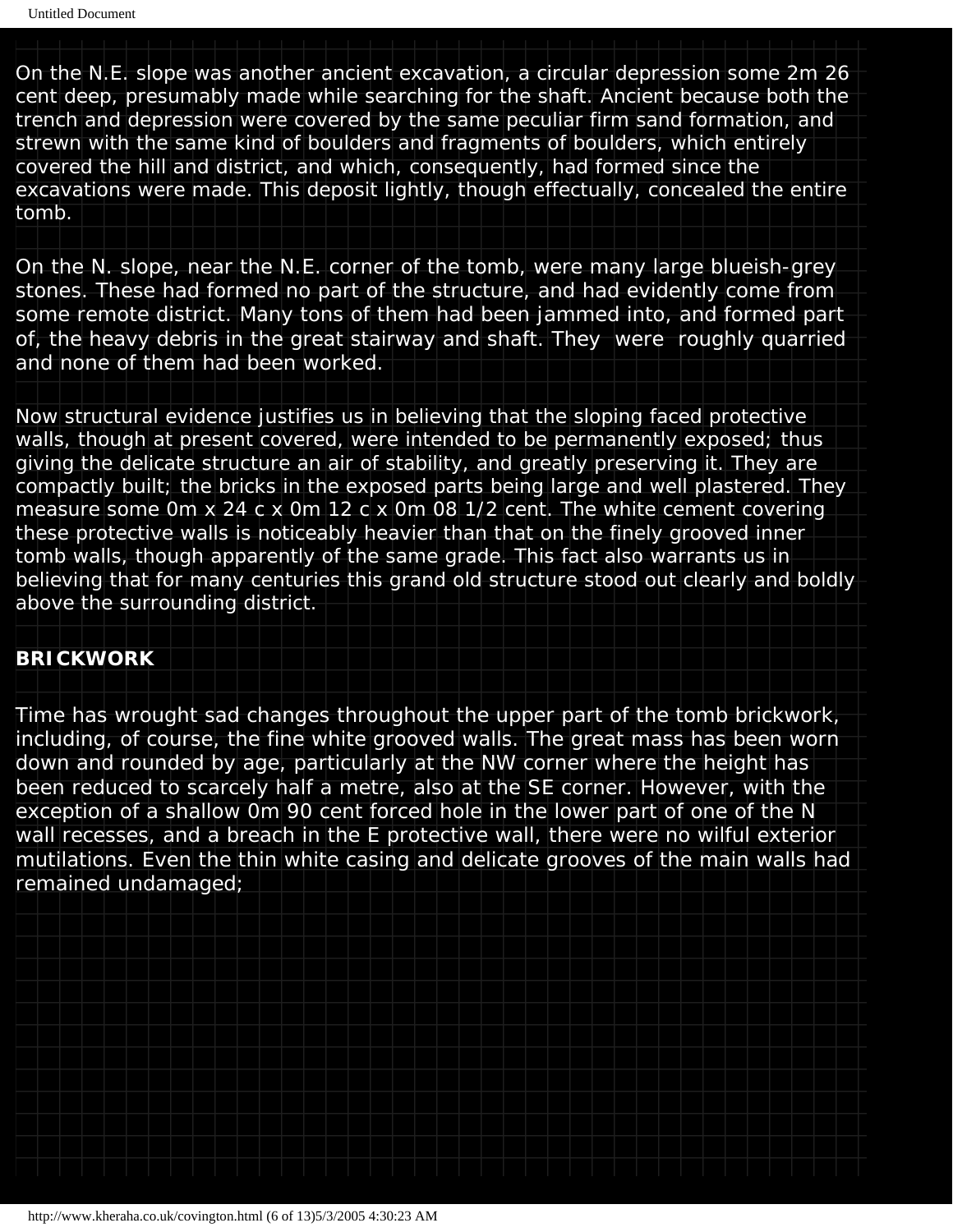Untitled Document



as though they had always commanded admiration and respect. This is remarkable, considering to what a great extent such structures are subject to damage. The excessive scaling of the white casing as the higher and exposed parts was due to natural causes.

The best preserved part is on the E side from 20 to 30 metres from the NE corner, where the walls at places are 2 m 70 cent high –their greatest and perhaps their original height. But even here there is nothing to indicate the original height or shape of the structure – nothing to assist us in defining its first form. It is certain however, that the brickwork at the centre of the tomb was originally, and is now, much higher than at the recessed walls. At present, in its reduced state, it is nearly 4 metres higher, the greatest height being just S of the main shaft, where it measures nearly 7 metres, and had apparently been much higher. Then again the bricks at the top of the small 4-steps stairway leading into the stairway passage were intact and firm, having been preserved by the heavy debris which filled and covered the stairway. If then, the tomb brickwork is of its original height at this point (3m 39 cent from the N wall) in what manner did it slope up to the centre of the tomb, where the brickwork is at present some 3 metres higher, and may have been much more? There is nothing whatever to indicate the original height of the tomb.

Durability is of course a conspicuous feature in Egyptian tomb work. Now a vertical face in brickwork is not, naturally, so lasting as one of moderate slope; hence it seems reasonable to suppose that the brickwork, which even now in its denuded condition rises about 4 m 30 cent, above the top of the white vertical walls, and 7 metres above their base, was fashioned into, say, 2 sloping faced terraces or steps some 2 metres in depth, similar in shape to other step structures, and sloped at the same angle (75˚) as the outer or protective wall, thus harmonizing with them, and forming a complete well balanced structure somewhat of a step-pyramid type. For when the entire tomb, including of course its protective walls, stood out clearly as it did for many centuries, any perceptible differences in its facing angles would have marred its general appearance. This 75˚ is also the face angle of the 7 successively built mastabas which compose the core of Sneferu's pyramid at Medum. Of course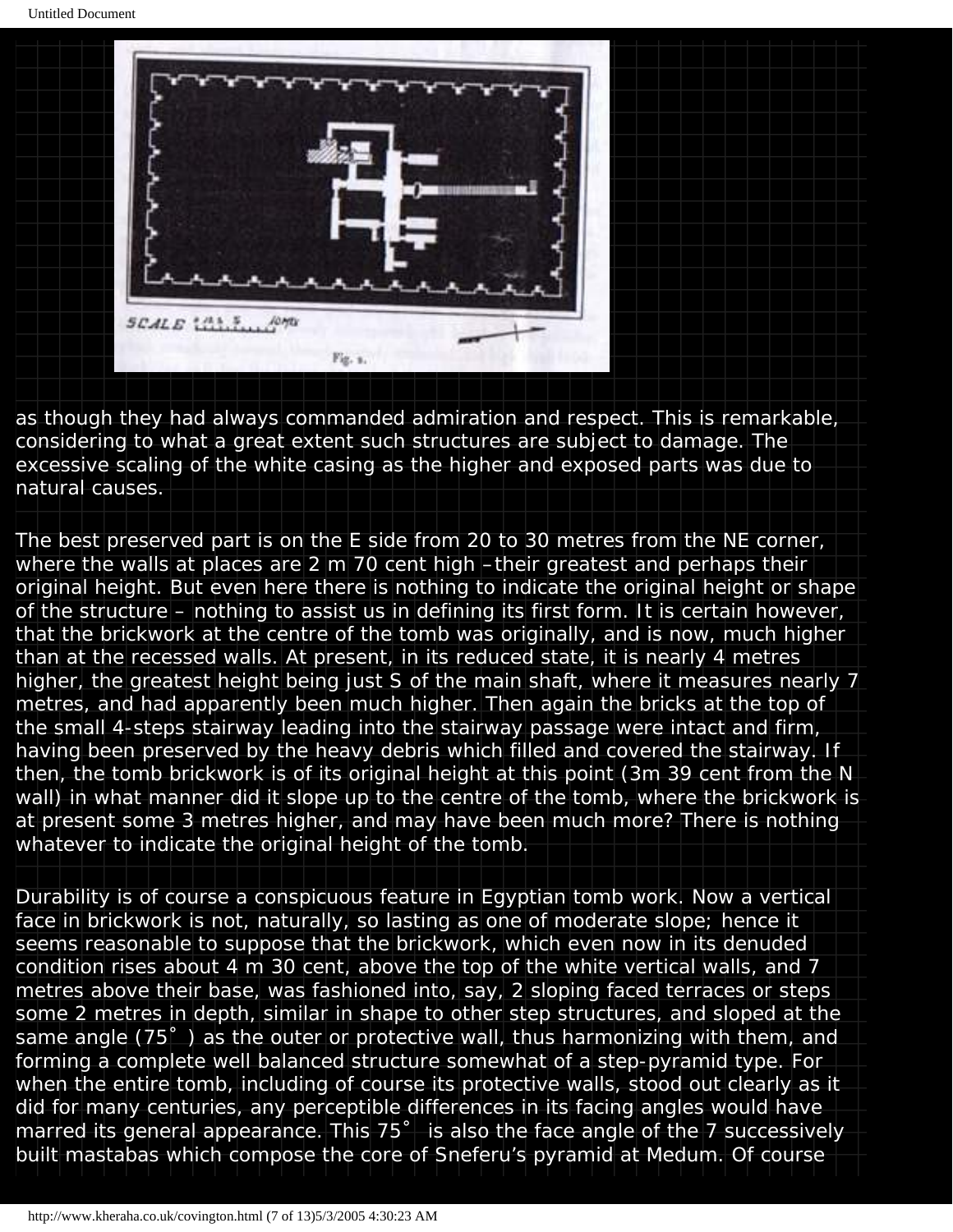the present open stairway and shaft would not be consistent with a step structure, but then they may have been in some manner covered or protected.

If we do not accept this theory but contend that this tomb, like that at Negadah, was fully flat topped, we must then admit that the finely grooved walls rose vertically for at least 7 metres – the present height of the tomb, and without allowing for any reduction in the tomb brickwork; but it does not seem likely that a perpendicular sunbrick wall, so delicately designed, would be raised to such a height. Besides, if the protective walls, which is but 3m 05 cent, wide at the base, rose as its present face angle of 75˚ to a height of 7 metres in order to harmonize with and fully cover the main walls, its top would be almost pointed and the wall thereby rendered too insecure to serve its apparent purpose. The flattopped Negadah tomb in its reduced state was but 3 metres high. Its 26 chambers had been fashioned into the surface of the brickwork and covered by beams – there being no subterranean parts.

The bricks throughout varied but little in size, averaging 0m 24 cent x 0m 12 cent x 0m 08 1/2 cent. Those lining the walls, however, which carried the white casing, measured but 0m 15 cent x 0m 07 cent x 0m 06 1/2 cent. They are all sundried, of a dark grey shade, compactly made, and almost as heavy as stone.

For a space of some 2 1/2 square metres over the W side of the shaft, the usual brick coloured mortar had been discarded for that of a light yellow shade – heavier and finer. This light mortar was also found in the S wall of the SW open tomb chamber, which contained a single entire brick of the same material. So far as is known, this yellow plaster was confined to these two parts of the tomb.

A great quantity of bricks which had been thrown upon and outside the south and west protective walls had come from the excavated trenches, and had been taken out during the formation of the Roman tombs. Although they differed but little in size, it was easy to locate their dimensions the places from which they had been taken.

Sand drifts, and the tomb gradually became covered by it; but the formation of the layer of evenly interspersed split boulders and pebbles, which completely covered, though scarcely concealed, the high tomb brickwork, just as it does the district above which the tomb so prominently rises, appears difficult to explain.

## **MAIN WALL**

The main walls throughout are vertical; those of the N and S, measuring 27 m 95 cent in length, contain 7 recesses (or chapels) and 8 abutements; white the E and W walls, measuring 54 m 97 cent, contains 14 recesses and 15 abutements, the recesses and abutements being of course alternately placed. Extending for 0 m 60 cent into each of these recesses is a firm inner abutement (1 m 30 cent wide) of the surrounding protective walls. M de Morgan believed that the recesses in the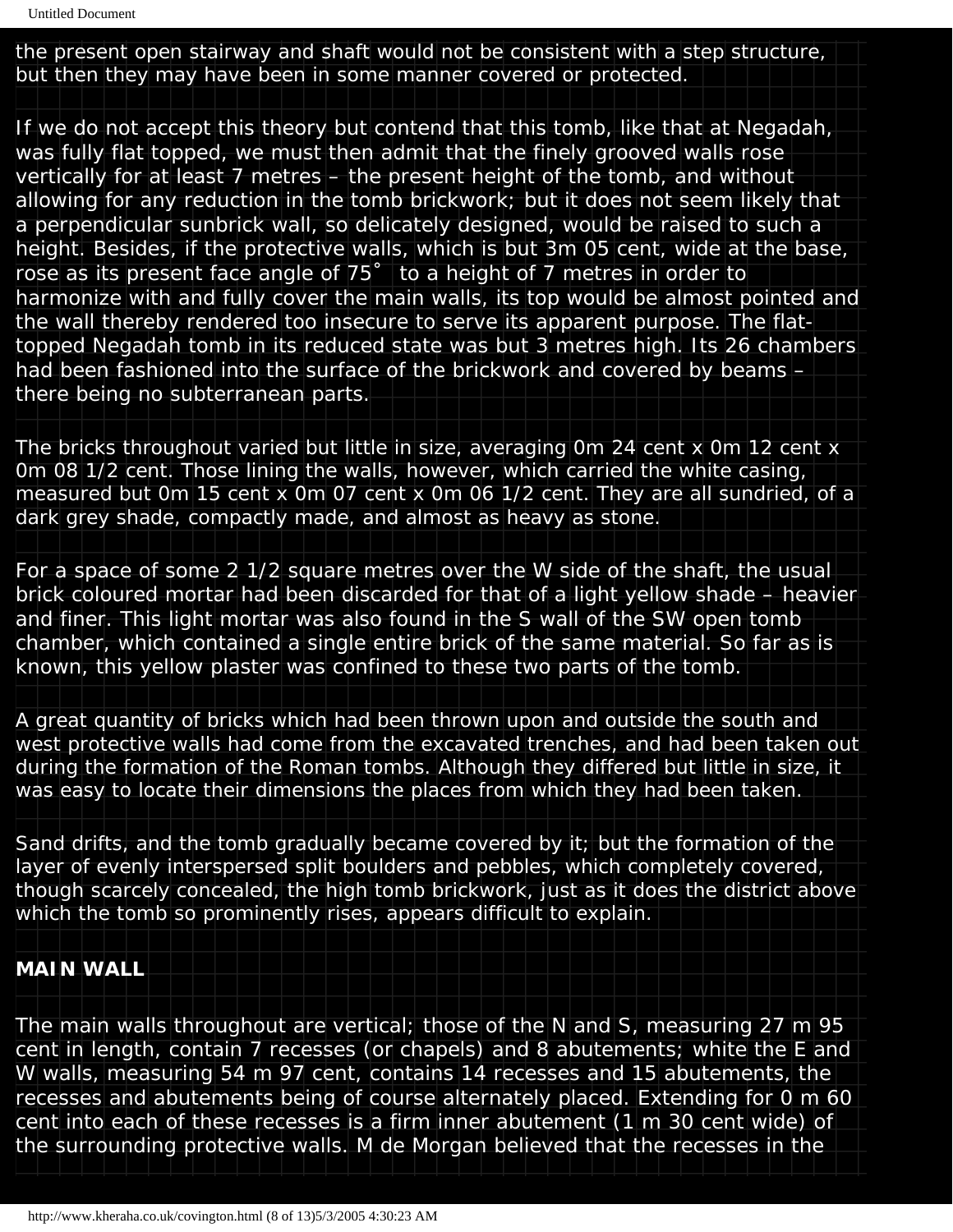#### Negadah tomb were used as chapels.

Aerial denudation and rain have so rounded off this great mass of brickwork that the walls at the corners are very low at the NW – corner, hardly a half metre in height, but they gradually rise to perhaps nearly their original height at the centre. Fortunately, a few of the E wall recesses show a height of 2 m 70 cent – probably their original height – the brickwork sloping up to a further height of over 4 metres

towards the centre of the tomb.



The recesses and abutements, regularly constructed, averaged in width 1 m 75 cent and 2m 01 cent respectively. A delicate type of structural beauty is shown in the long narrow (0m 07 1/2 cent) grooves which vertically line their faces, and which are strangely in contrast with the massiveness of the monument.

The walls are covered by a full half centimetre coating of crumbling but once firm white plaster. The upper parts, softened and swollen by rainwash and moisture, have flaked and fallen away; losing to some extent their first outlines. Their original delicacy of design, however is not lost. The small bricks (0m 07c x 0m 06 1/2c) carrying this white casing were specially adapted to the design. A brick mastaba, discovered by M Mariette at Sakkarah, contained a serdab, the west wall of which was of the same pattern as this. He states it was the most ancient tomb found at Sakkarah, and that there was no reason to believe that it is not of the 1<sup>st</sup> Dynasty.



**TOMB NO. 1**

Its orientation differed from this by one degree; it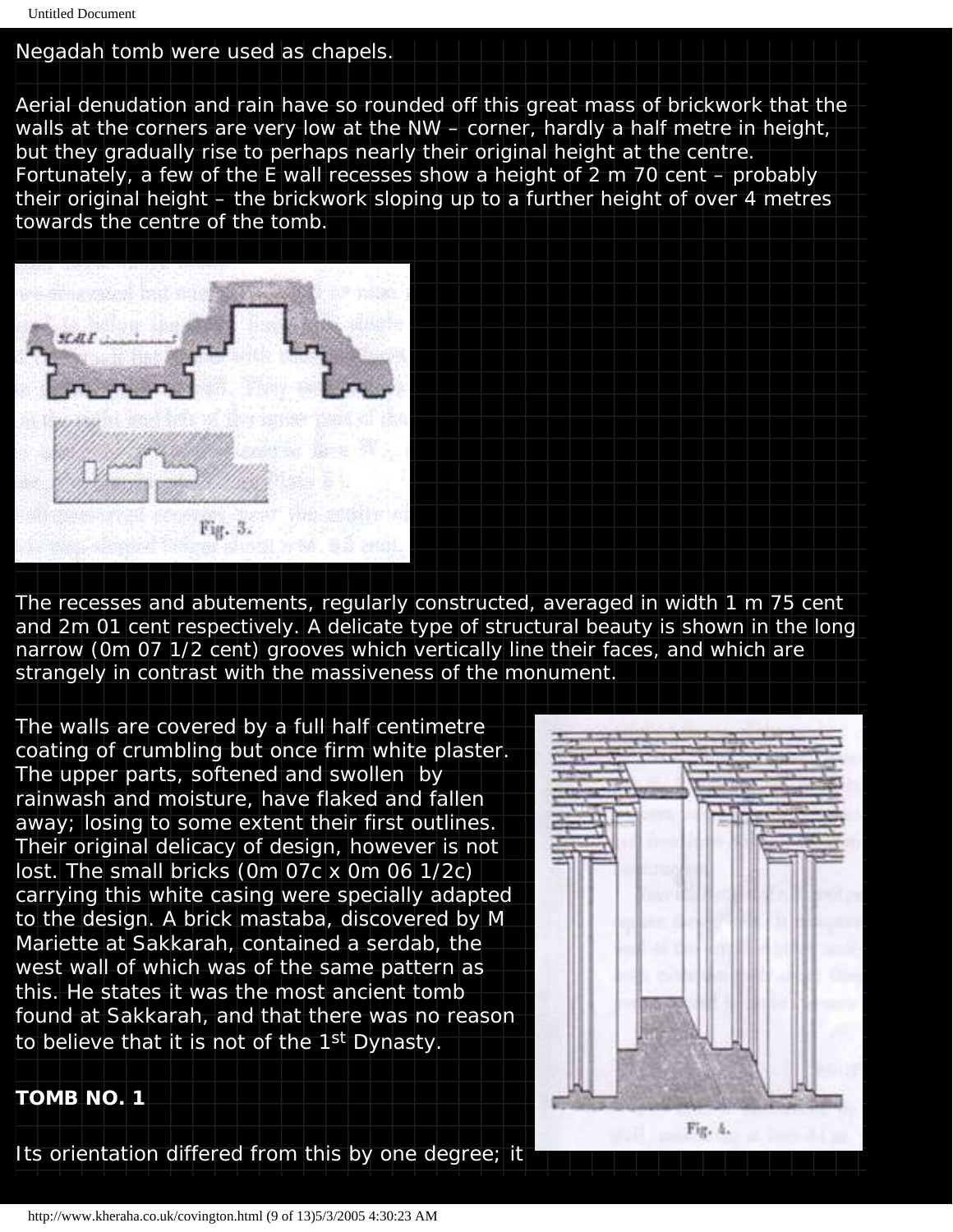being 10°, instead of 9°, E of true N. The main walls of M de Morgan's Royal tomb of Negadah were also exactly of this design, but instead of white casing they were covered by a brick coloured plaster, while M Amelineau found at Abydos an early Ancient empire mastaba whose exterior walls were also like these. But except that they were built in sun-dried bricks, the early dynasty structures discovered and cleared by Prof Petrie at Abydos, did not in any respect resemble this tomb no 1 at Ghizeh, although much of the pottery was similar.



The recesses in the N and S walls were without lintels, but of the 14 recesses in the E wall, five are known to have contained them, and it is likely that there were a few more.

Commencing at the N, we found them as follows:

1st and 2<sup>nd</sup> recesses. Brickwork reduced to below lintel height or line (2m 35 cent).

3rd. The brickwork at the back of recess shows unmistakable imprint of lintel, and on either side a much damaged socket which was some 0m 17 cent in diameter and extended for 0m 35 cent into the sides of the recess.

4<sup>th</sup> and 5<sup>th</sup> not excavated.

6th Distinct lintel outlines at back of recess, and clearly defined sockets at sides.

7<sup>th</sup> not excavated.

8<sup>th</sup> badly broken at lintel line.

9th back of recess at lintel line much damaged, but on either side was a distinct round socket – a full contour of the lintel it once held. That on the S extended for 0m 70 cent into the brickwork, and contained a few lintel fragments.

10<sup>th</sup> and 11<sup>th</sup> – each contained the crumbling remains of a complete round wood lintel, one 0m 14 cent and the other 0m 17 cent in diameter. They extended across the recessed 2m 35 cent above the floor and 0m 21 cent below the top; slightly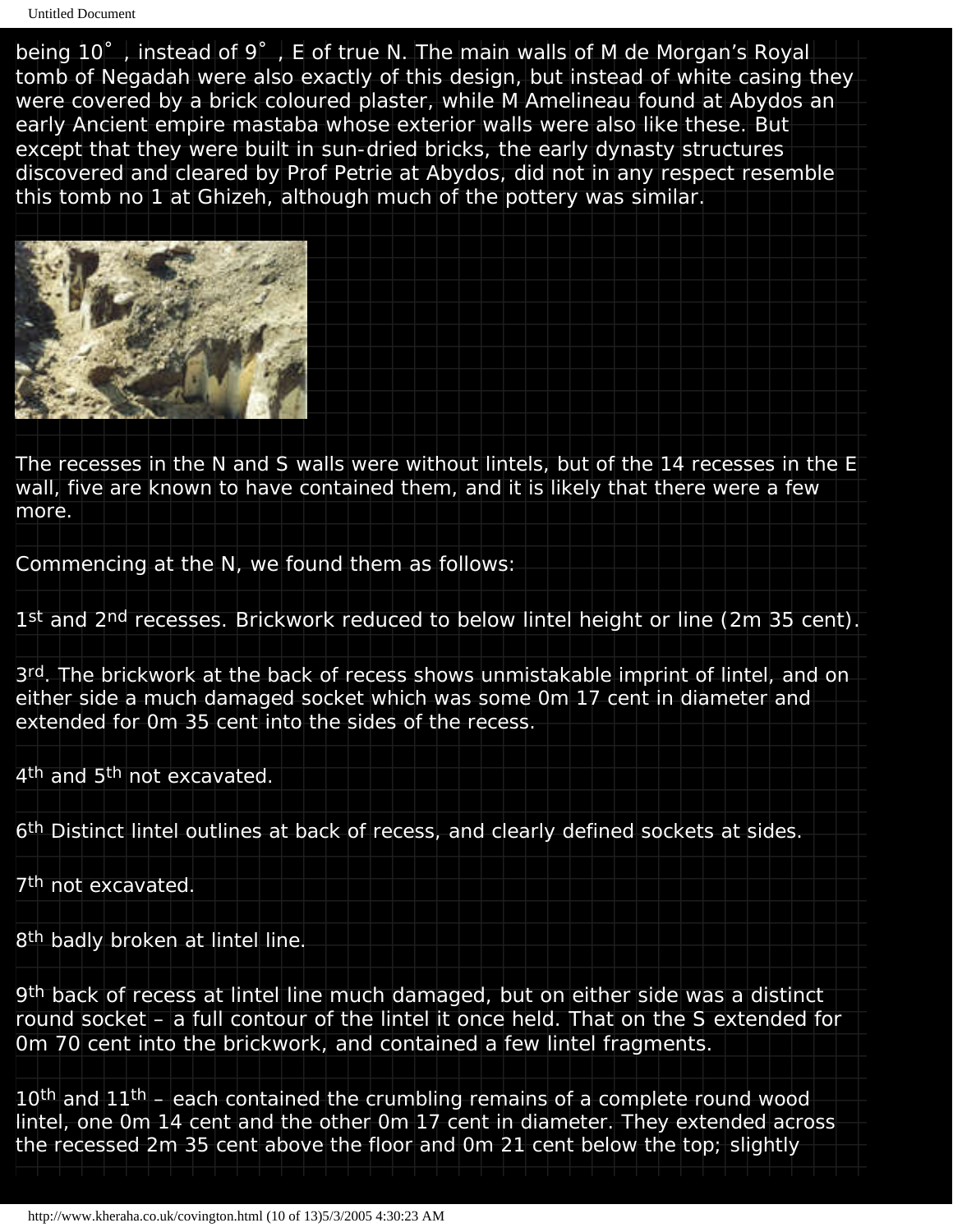sinking into the brickwork at the back of the recesses. The wood, which had broken into small, split squares, was of a silky, dark brown shade, and nothing but a very great age could have reduced it to its present condition.

12<sup>th</sup> and 13<sup>th</sup> have never contained lintels.

14<sup>th</sup> brickwork reduced to below lintel height.

According to the present height of the protective walls (2m 45 cent) about half of the lintel would show above them.

Of the west main wall we excavated but one of the eight or nine recesses which had not been reduced to below the lintel line. This single recess, the 7<sup>th</sup> from the N contained two small flat lintels with rounded faces, which were better preserved than those in the E wall. They set up close to the top of the two narrow grooves at the right and left of the inner part of the recess, and are but 0m 07 1/2 cent thick. They of course face W and are above, and directly opposite, the interior shaft.

On either side of two well preserved recesses near the centre of the E wall are two small irregularly step-shaped ledges about 0m 23 cent square. They had been carefully cut into the brickwork; which though much worn, was not broken. The white casing on these ledges was thinner than that on the walls, and was tinged a dark red. They do not seem to be part of the original design of the tomb.

The N wall for some 8 metres and the E wall for some 22 metres from the NE corner are irregularly tinted pink with splotches of red, but without traces of either characters or ornamentation. The S and W walls are free from this discolouration, which was doubtless done long after the construction.

Near the bottom of a N wall recess near the NE corner was a 0m 90 cent square forced hole. It compared in manner of cutting with that in the E wall of the corridor below and was probably done by the same people. In both cases the walls about them were free from mutilation, as though the party desired to make the tests with as little damage as possible.

#### **PROTECTIVE WALLS**

The tomb is surrounded by a heavy, well built enclosing or protective wall, measuring at base 61m 72 cent from N to S and 34m 53 cent from E to W – its full and original dimensions. It was evidently built to protect the inner or main walls, the architectural details of which it did not completely conceal; the main wall rising some 0m 25 cent above the top of the enclosing one. While serving its purpose a protection for the finely designed face of the tomb, this heavy outer wall also gave it an air of stability which fully harmonized with the general structure.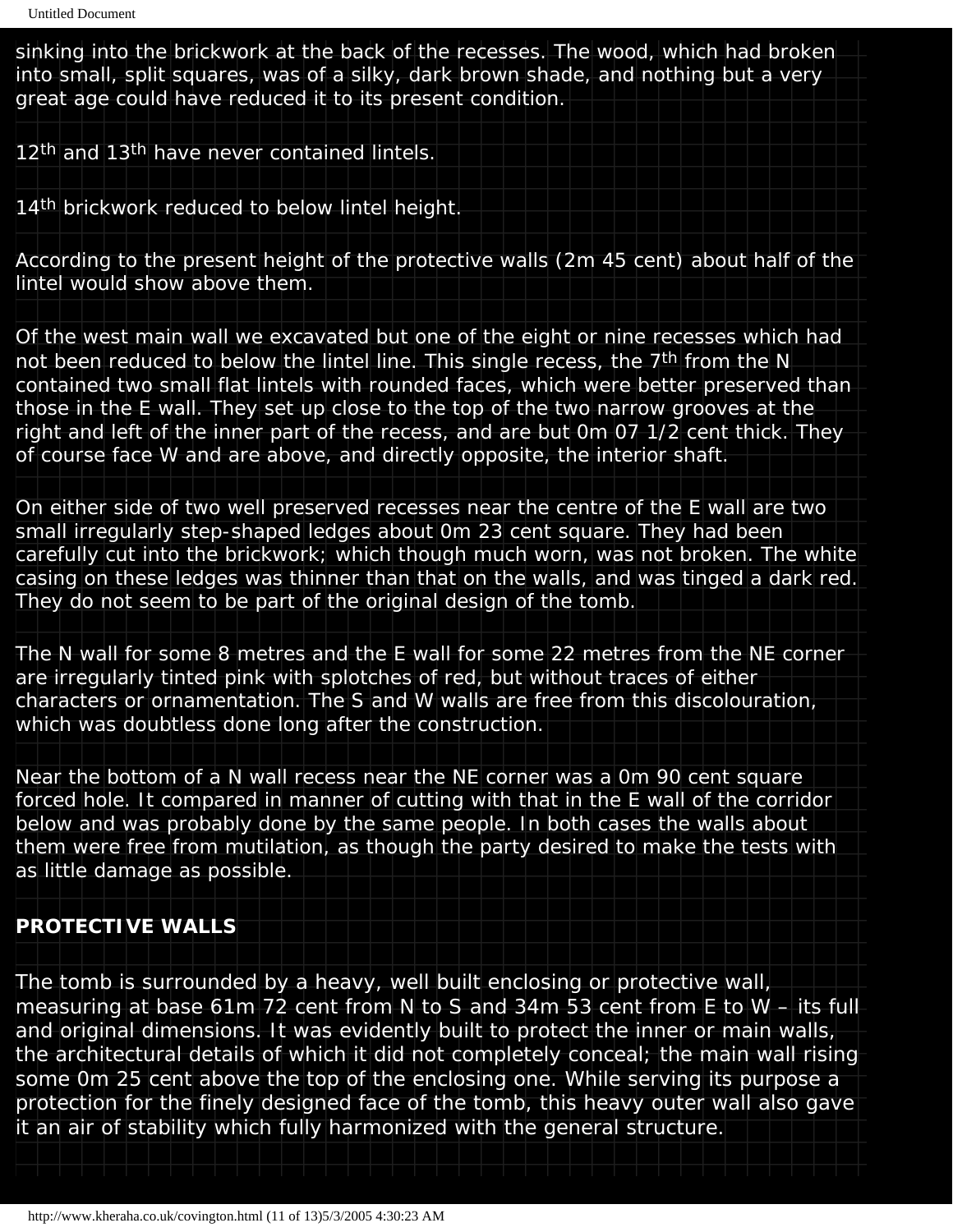Owing to aerial and other destruction the upper corners and outer edges were much reduced. Fortunately the E. wall was in fairly good condition, thus enabling us to secure the full details. Several of its 14 inner abutments were of their original height (2 m. 45 cent.), and the walls at the base line, which were exposed at several places, showed white cement right down to the red sand bed upon which they rested. With the base width then (3 m. 0.5 cent.), and the height (2 m. 70 cent.) we only required the face angle, which was 75˚.

The S. protective wall, however, although of the same height (2 m. 70 cent.), was nearly 3 metres across the top, and its outer face is almost vertical. This greater width is likely due to the heavy incline of the hill on that (the S.) side.

The inner faces of these enclosing walls vertically rise within 0 m. 25 cent. of the main wall, thus forming a deep narrow passage right round the tomb; at the recesses, however, the distance between the two walls is 1 m. 27 cent. It is remarkable that comparatively no heavy debris had been thrown into the dividing space between these walls, sand only having been found there. I consider this further evidence that previous visitors had desired to see the fragile white tomb walls remain unmutilated.

Abutments 1 m. 30 cent. in width regularly line the inner side of this heavy surrounding wall, extending for 0 m. 60 cent. into the recesses which they directly face, and greatly preserve.

The cement on the sloping exterior faces was apparently the same as that on the tomb itself, but much heavier; the inner face and abutments, however, were clean and unplastered. The bricks facing them were in even courses, and owing to their sheltered position, had received less damage than those at any other part of the tomb. But near the centre of the E. wall a great gap had been cut right through it, exposing the white plastered face of the tomb behind, which had not received the least injury.

The heavy, compactly made bricks, measure in the upper and lower courses 0 m. 24 cent. X 0 m. 12 cent. X 0 m. 08 1/2 cent. while at and near the centre they average 0 m. 20 cent. X 0 m. 10 cent. X 0 m. 07 cent. Where intact they appear as solid as when first placed, but where disturbed they have swollen somewhat out of shape. An immense quantity of brick refuse had been thrown upon and outside the S. and W. walls; the N. and E. being comparatively free from it.

I should perhaps note a peculiar arrangement above the base of the protective wall at the W. N. W. corner of the tomb, of 25 hard wood pegs; apparently of the same kind of wood as that in the lintels. They average some 0 m. 20 cent. in length and 0 m. 01 1/2 cent. in thickness, and are so deeply driven that but 0 m. 02 cent. or 0 m. 03 cent protrude. When withdrawn, particles of white cement casing adhered to them as though they had been driven into new moist cement. Commencing at 2 m. 65 cent. from the N.W. corner of the protective wall, they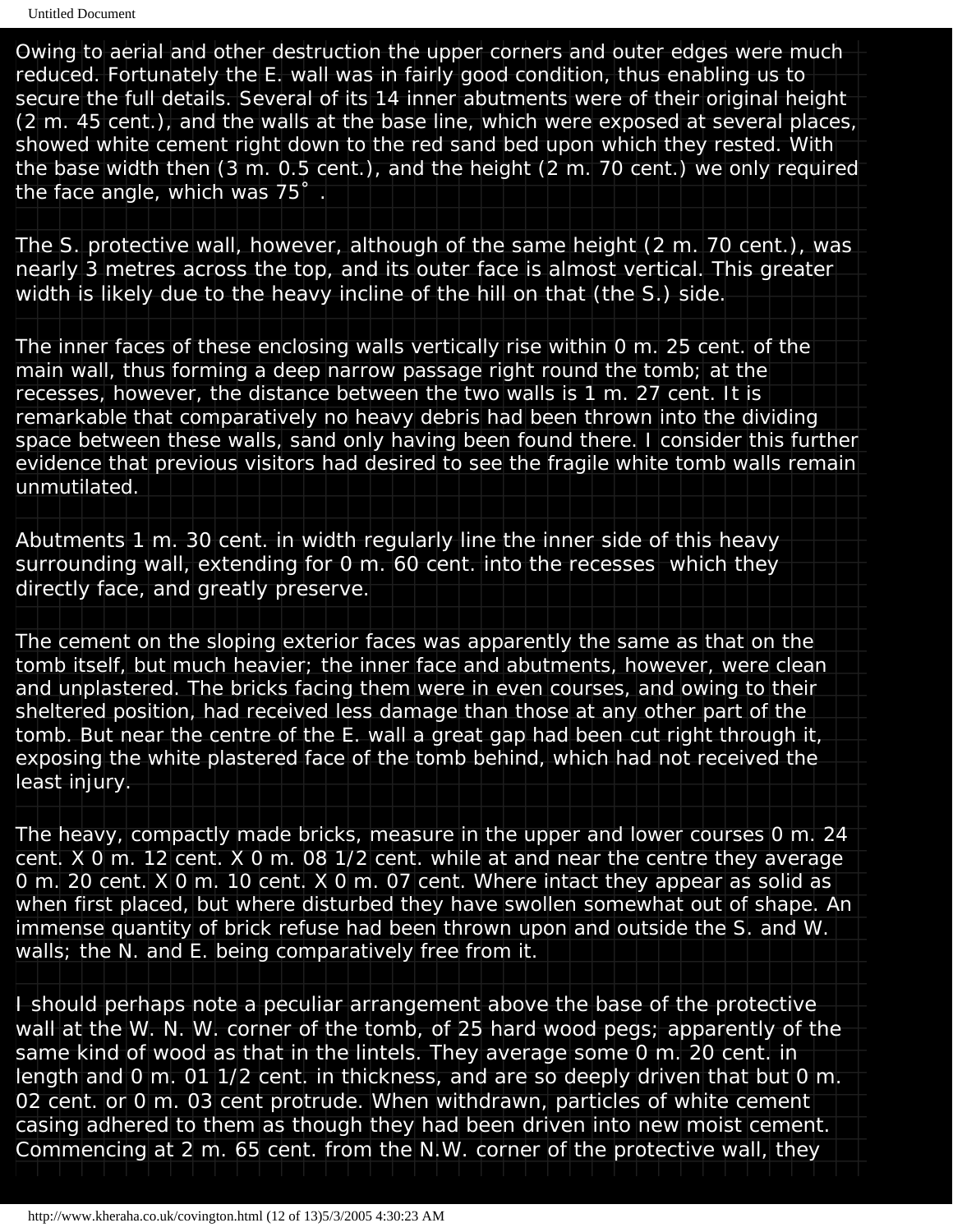form a broken line some 5 m. 20 cent. long, and about 0 m. 30 cent. above the base. The first or most northern peg is therefore driven at a point nearly opposite the inner face of the N. protective wall. The first 8 pegs are grouped in couples, and although almost horizontal, are placed at irregular distances. The next 8 form an irregular line, but are placed more regularly. The remaining 9 take a decided zigzag course.

Now these pegs seem to have been placed with studied care, and perhaps for some important reason. They seem mysteriously to signify something, yet I cannot in any way associate them with either the exterior of the monument, or the tombs below.

PartTwo...

Copyright © 2001 Kheraha. All Rights Reserved Website designed by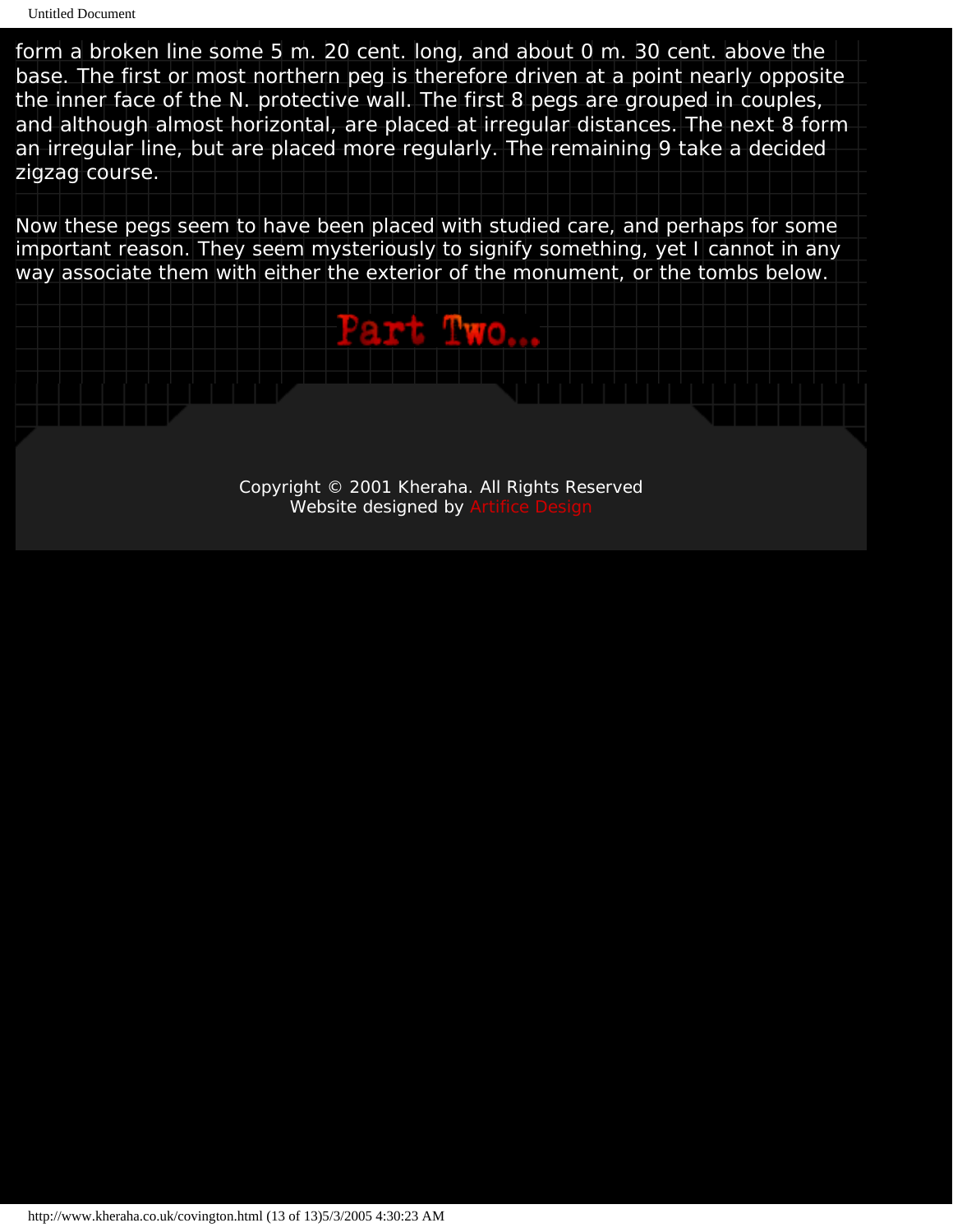## <span id="page-13-0"></span>**SURFACE (ROMAN) TOMBS AND FINDS**

## **S.E. CORNER GROUPS**

Besides the 17 metres trench and the northern depression referred to, several other excavations had been made in the top of the tomb brickwork. This trench terminated close to 4 open Roman tomb chambers at the S.S.E. corner of the tomb, which had been cut from, and built upon, both the main brickwork and the S. protective wall; a considerable part (5 m. 40 cent.) of the fine white wall having been cut right through and destroyed.

**PART TWO**

**Covington's Rom** 

These chambers were found filled with a great mass of broken bricks and rainwashed brickwork, and all were concealed by the same light layer of boulder covered desert sand which so effectually disguised the entire tomb. They are of irregular shape, but smoothly plastered with the same coloured plaster as the brickwork itself, and were in fairly good condition. They measured respectively 2 m. 68 cent. X 2 m. 55 cent. , 2 m. 42 cent. X 1 m. 64 cent. , 2 m. 10 cent. X 1 m. 61 cent. , and 2 m. 25 cent. X – metres, and were connected by a narrow open passage. They sloped from a depth of 1 m. 45 cent. at the N. to 0 m. 30 cent. at the south, but their original depth could not be secured.

In the N. wall of one chamber, and the W. wall of another, were 2 neatly shaped shelves, 0 m. 85 cent. and 0 m. 55 cent. in width, which were set some distance above the floor. Their use is not known, but perhaps they held Roman pottery  $- a$ great quantity of which was found in the debris at this point. According to this debris the tombs had been formed before the excavation of the trench.

Built into the S. wall of the corner chamber of this S.E. group of Roman tombs were two limestones; each measuring 0 m. 60 cent. X 0 m. 18 cent. X 0 m. 18 cent. They were placed one above the other, and just above the floor; their white dressed faces showing through the dark brickwork. They were not part of the structure.

## **N.E. CORNER GROUP**

At the N.E. corner of the mastaba are 6 more of these chambers. Varying in shape, their smoothly plastered walls, like those of the S.E. corner group, are of the same colour as the brickwork from which they were fashioned. Also like the S.E. tombs,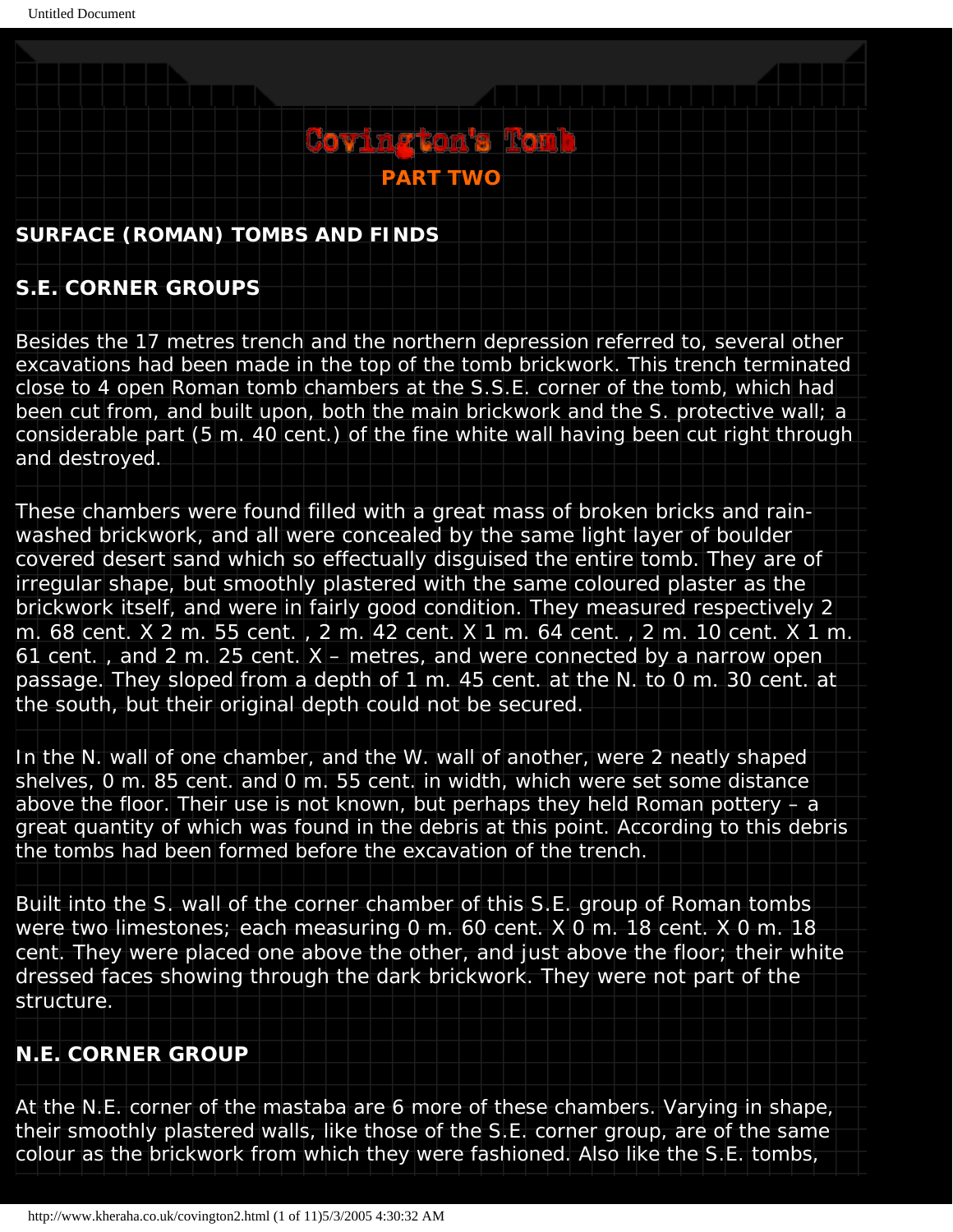they are connected by narrow doorways which were cut through the 0 m. 35 cent. thick walls which divide the chambers. They measure roughly: some 2 m. 75 cent. X 2 m. 70 cent. , 3 m. 30 cent. X 1 m. 75 cent. , 2 m. 70 cent. X --- metres, 2 m. 25 cent. X 2 metres, 1 m. 90 cent. X 1 m. 40 cent. , and 1 m. 05 cent. X 0 m. 90 cent. , and were partly cut from, and built upon, the structure. This is shown by the fact that bricks used in their construction differ in size from those used at this point. Besides, various sized hard bluish stones which had formed no part of the structure, had been built into the walls separating the chambers; their unplastered faces showing through them.

In the face of a narrow shoulder in the W. wall of the central chamber, and 0 m. 58 cent. above the floor, was a neat smoothly finished hole or pocket 0m. 11 cent. square and 0 m. 12 cent deep. Its use was not apparent.

The southern most of these N.E. tombs, unlike all others, contained a very broad deep step which extended right round the S. and W. sides. It was probably used for the same purpose as the 2 broad shelves in the S.E. group – to hold pottery. Much Roman pottery and some glassware were found here.

A large quantity of the same heavy debris which filled the great stairway completely filled and covered these N.E. tombs, and this in turn was concealed by the same boulder strewn layer of sand which covered the entire tomb district.

#### **N. W. CORNER STEP CHAMBERS**

Some 3 m. 50 cent. from the W.N.W. corner of the building are 5 large step shaped open chambers which do not seem to have been constructed by the builders of the Roman tombs, but at a more remote period; they contained, however, a few fragments of Roman pottery. They consist of two small groups of 3 and 2 chambers: those of the three are 2 m. 45 cent. X 2 m. 20 cent. and 0 m. 73 cent. deep; 2 m. 45 cent. X 1 m. 35 cent. and 0 m 45 cent. deep; 2 m. 45 cent. X 1 m. 95 cent. and 0 m. 85 cent. deep; while those of the 2 group, measure 3 m. 55 cent. X 2 m. 65 cent. and 1 m. 25 cent. deep, and 3 m. 55 cent. X 2 m. 35 cent. and 0 m. 90 cent. deep.

The walls are unplastered, and the bricks facing them, which are complete and unbroken, are part of the undisturbed brickwork; thus conveying the impression that these N.W. step chambers were part of the original design. The 2 lowest ones are walled on all 4 sides; the chambers above forming large deep steps. As the structure has been greatly reduced at this N.W. corner, where it was most subject to aerial and other damage, these chambers were doubtless much deeper. The bricks at this point are the largest found in the tomb: 0 m. 25 cent. X 0 m. 12 cent. X 0 m. 09 cent.

#### **SURFACE FINDS**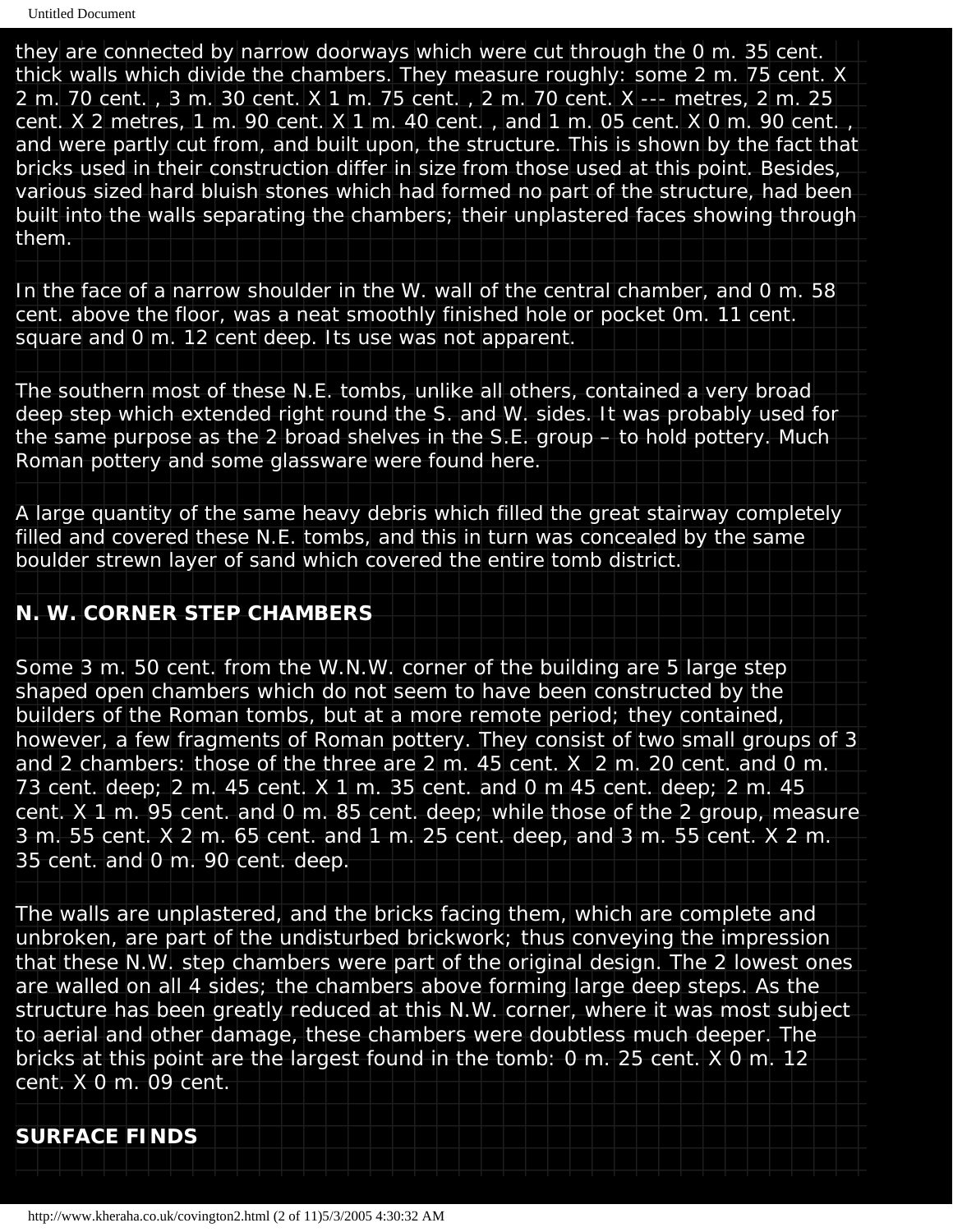The debris in the Roman tomb chambers, and that above the shaft, contained several complete pieces and many fragments of Roman pottery ; also fragments of thin Roman glassware. The pottery was in grey or red clay, and dull or polished . we secured some 26 different designs, ranging from the minute to the medium size – from a few centimetres, to 50 and 60, but none were of exceptional interest. Some were crudely made, but many were fine examples of Roman skill in that line. A few in dull grey clay were roughly ornamented by square and scroll designs in black and red, the colours retaining almost all their original freshness. A few of the larger pointed jars held a small amount of bitumen, and a powder common to such pottery.

Unfortunately no complete object in glass was found, nor could we trace from the gathered fragments the original design of even one. Most of them, however, were of a circular and flat pattern, and would measure about 0 m. 40 cent. in diameter. Two flat circular fragments of a light green shade were extremely thin, and were bordered by a delicate narrow oval tube scarcely thicker than a card. These glass fragments were in light and dark green, and light brown, perfectly clear and unblemished.

Deep down in the heavy debris of brickwork, just outside the S. protective wall, we found a long, narrow, single edged steel knife (length 0 m. 33 1/2 cent.). The hard wooden handle was plainly carved and blunt pointed; while a thin, verdigris covered bronze ring encircled the blade close to the hilt. The blade, which tapered to a long point, was very heavily caked with rust; which might indicate in this dry climate, that it had been dropped or thrown away when in a moist condition. It would be interesting to know under what conditions this unique piece had been left in such a strange place.

#### **STAIRWAY, SHAFT AND PORTCULLIS.**

While clearing the surface of the brickwork 3 m. 40 cent. from the N. wall and about the centre of it, we discovered 4 narrow steps (0 m. 86 cent. wide) leading downwards from W. to E. into an open passage 1 m. 58 cent. wide and 1 m. 47 cent. deep. This passage boldly spreads southwards for over 17 metres terminating in a squarely built almost vertical brick wall 5 m. 40 cent. wide at the top, and a tapering downwards for about 7 metres to the mouth of the large rock cut shaft. This shaft which is 2 m. 34 cent. wide at the top, in turn leading to the great portcullis nearly 8 metres below. The portcullis base would therefore be about 17 m. 50 cent below the highest part of the tomb at this point. At nearly 3 metres from the N. end of this passage we discovered several of the upper steps of a large brick stairway which led southwards to the shaft below. They were 1 m. 58 cent. wide, and probably narrowed to 1 m. 26 cent. at the lower end; which is the width of the shaft at the point where the stairway would intersect it. According to the angle of the exposed upper part of this stairway it would measure in length some 12 m. 50 cent. and would strike the shaft some 7 metres above its base.

We did not clear the stairway owing to the immense mass of heavy debris which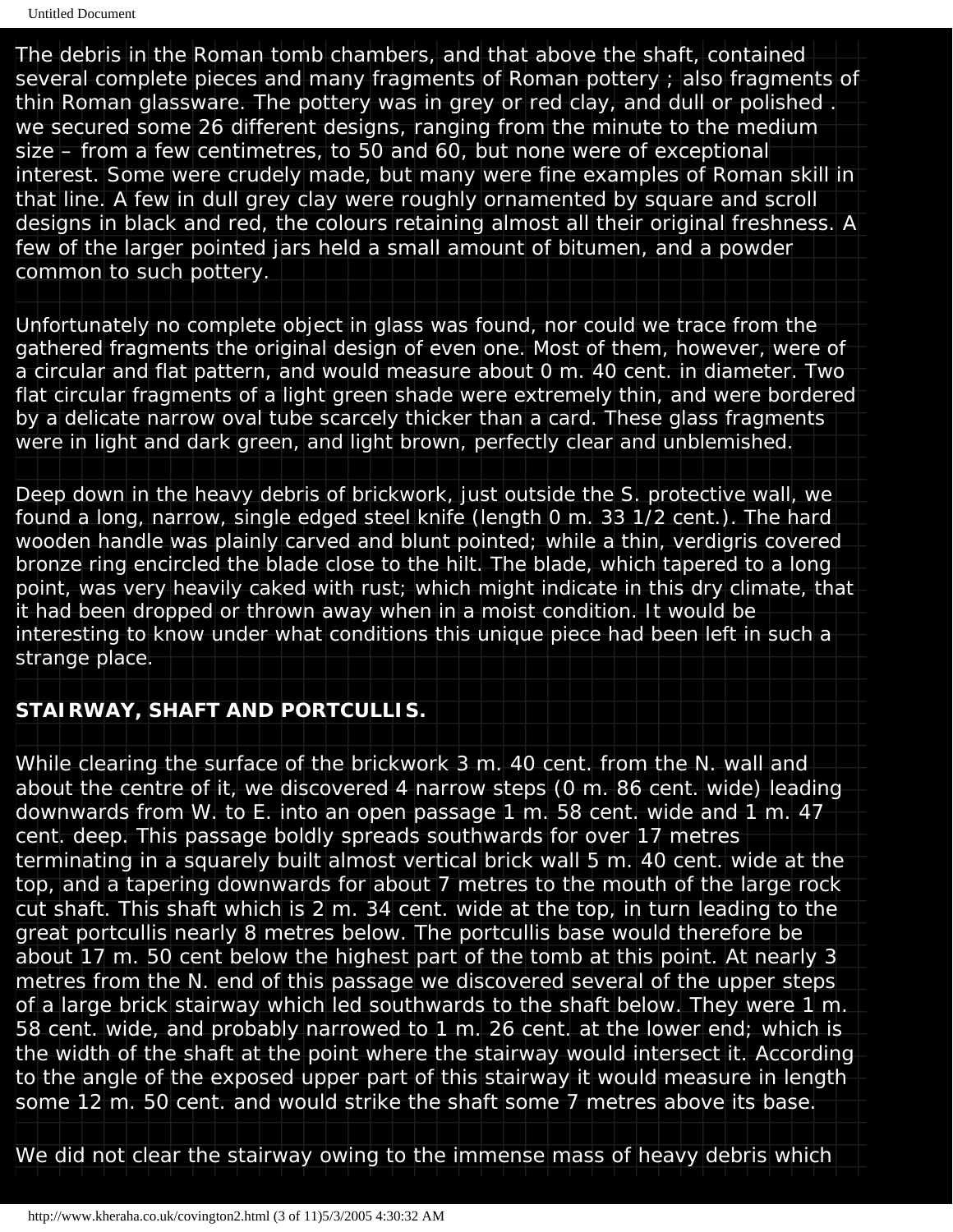blocked it, and therefore could not secure the full stairway and shaft details. However, from the size of the shaft at the top of the large portcullis (2 m. 30 cent. N. to S.) and from the angle of the upper part of the stairway, we were able to secure a fairly accurate sketch.

The stairway and shaft are not oriented with the mastaba walls, which are 9˚ E. of N., but are nearly true N.; the N. end of the passage at the 4 small steps being 0 m. 48 cent. W. of the centre of the tomb, while the portcullis is 0 m. 54 cent E. of it.

To avoid clearing the compactly filled stairway and passage we made a cutting into the E. side of the tomb some 16 metres from the N., where we struck a roughly constructed stone stairway which fortunately led directly to the top of the shaft, about 7 metres below. The shaft was filled with somewhat clean sand containing few small stones, the debris being distinctly different from that which filled the great stairway. The stairway debris, composed almost entirely of heavy stones in soiled and caked sand, towered for over 12 metres above the bed of sand on which it rested at the portcullis, and was a constant menace to those using the shaft. at a point opposite the top of the portcullis I removed with my hands a little of the sand upon which the debris rested; exposing a small hollow, at the back of which could be seen the N. end of the shaft. as I made this discovery after we had finished the excavation, and was alone at the time, I could not continue the investigation; for the removal of another handful of sand might have brought down the entire mass upon me.

The shaft for nearly 8 metres is roughly hewn from sand stone containing much iron oxide, but throughout is regularly shaped. It is nearly 2 m. 40 cent. wide at the top, slightly narrowing towards the base; which for nearly 3 metres is cut from light streaked, brownish clay. Between the top of the shaft, and the great mass of tomb brickwork above it, is a metre deep course of light reddish sand, the colour due to much salts of iron. The S. wall just above this contained a 0 m. 70 cent. forced hole (depth unknown) blocked by large stones; which we did not remove.

On the western side of the shaft rough footholds had been cut at irregular distances, and had previously been but little used. Although difficult to use, we found them very helpful.

The portcullis, 4 m. 50 cent. high, 1 m. 92 cent. wide, and 0 m. 67 cent. thick, is an immense oval evenly chiselled from white limestone. The face and reverse are slightly rounded, but the sides, and the top and base, are cut almost into a half round. It is placed erect, before and against the short passage leading southwards directly into the main chamber of the tomb. It extends for 1 m. 40 cent. above that passage, and sinks for nearly half a metre into the clay below it. It is not truly placed; the west side being a little to the N., but this seems to have been its original position.

Much clay had previously been cut away from the west side of the portcullis by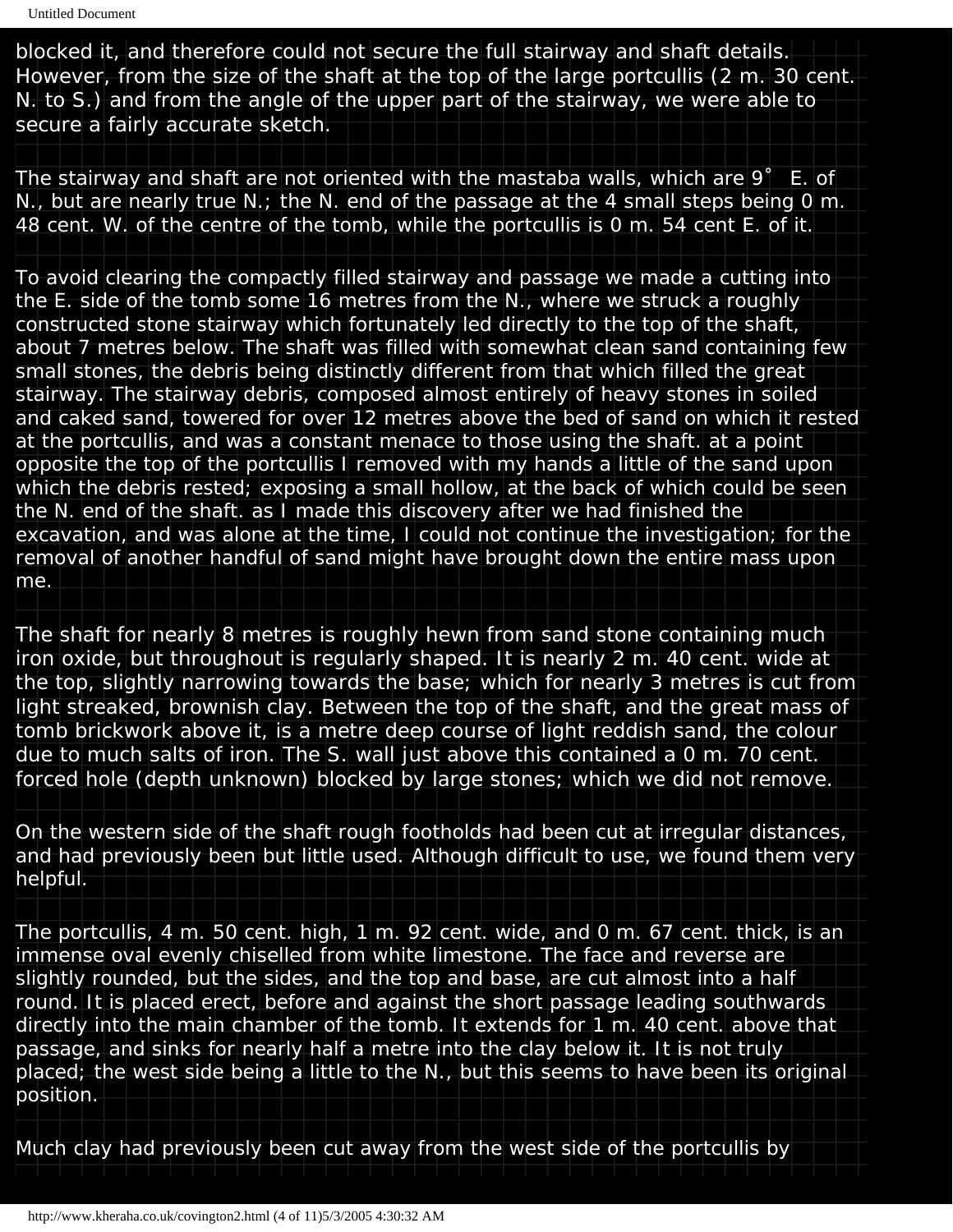explorers who desired to gain access to the tomb chambers without shifting the great white stone, and we entered by the same forced passage.

#### **MAIN TOMB CHAMBERS**

The tomb chambers, which consist of a large main chamber, a central corridor and several galleries with and without tombs are, cut throughout from a firm brownish clay, showing at places grey and reddish grey streaks, which are often of a peculiar wavy pattern, similar to that in other tombs in the district.

They are oriented with the exterior tomb structure, and slope considerably from N. to S. There is a considerable irregularity in the construction; the corners and long lines seldom being true. The floors slope, and the walls when long, are noticeably curved.

The walls of the main chamber, corridor, and west chamber (the most important of the tomb), held patches of smooth, clear white plaster or cement; which would indicate that they had been entirely covered by it. The scaling of the clay had caused it to fall away. This cement resembles, and is probably similar to, that used on the exterior tomb walls. There were no decorations nor inscriptions of any kind. The little ornamentation, which is very plain, is confined to the corridor and the west chamber.

A short, level passage (1 m. 22 cent.) leads southwards from the portcullis directly into the main chamber of the tomb. This chamber, which measured 11 m. 90 cent. from E. to W., is only 2 m. 06 cent. wide, and of an average depth of 2 m. 62 cent. We found it about two thirds filled with debris of clay and stones, which contained many fragments of early Ancient Empire pottery. Sand had sifted in heavily upon this from the short passage leading to the portcullis.



http://www.kheraha.co.uk/covington2.html (5 of 11)5/3/2005 4:30:33 AM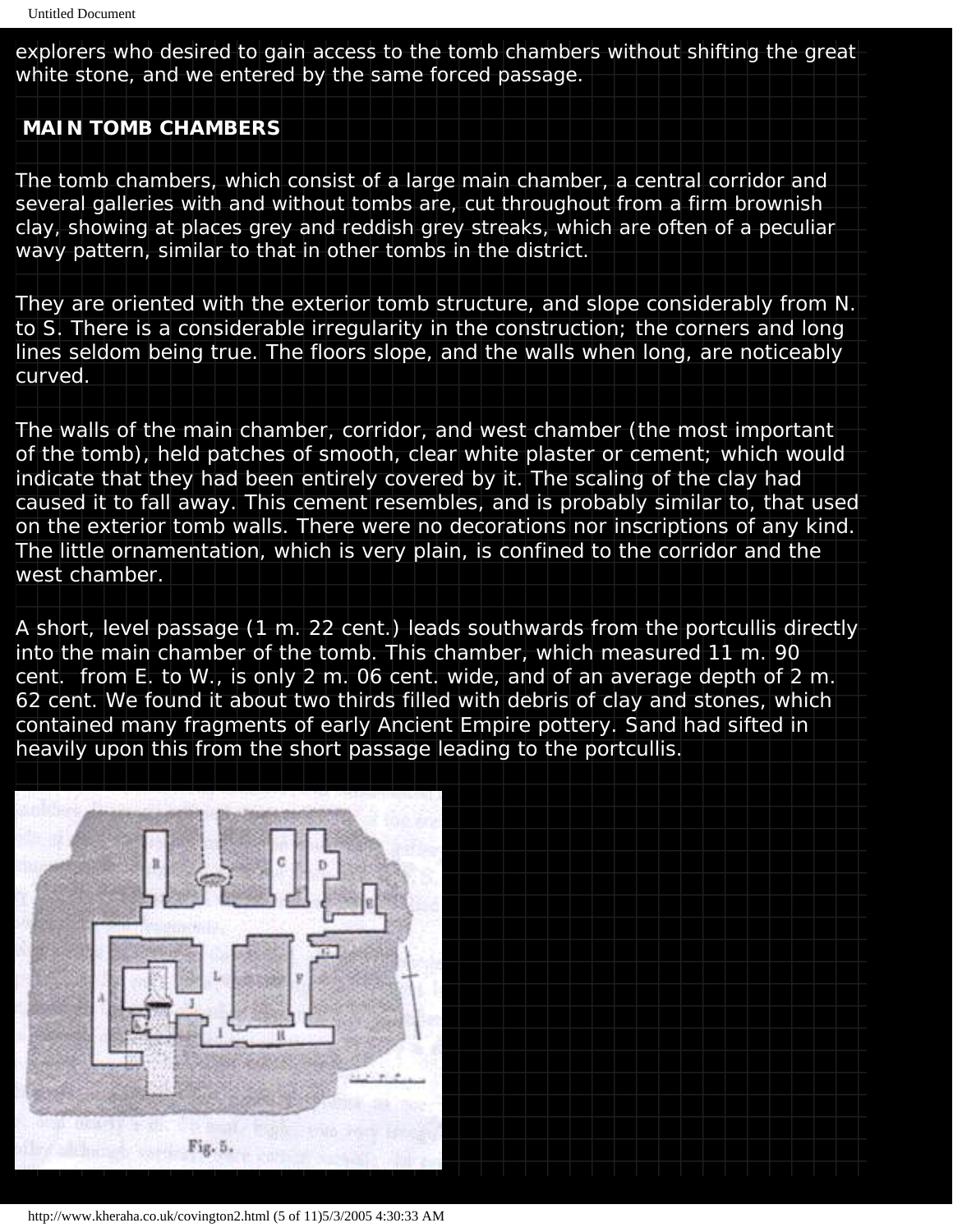#### **(letters in following text refer to this fig - see [larger version](javascript:;) for details)**

The N. or portcullis side of the chamber contains 3 tombs some 4 m. 50 cent. long, 1 m. 50 cent. wide and 0 m. 80 cent. deep; their floors being some 1 m. 70 cent. above that of the main chamber. The end of the tomb to the W. of the portcullis (B) had been forced for 1 m. 75 cent. and so skilfully done that it was difficult to distinguish the forced part from the real. Over half the floor of the eastern tomb of these 3 (D) had been very roughly hewn away, and to the same floor level as the chamber.

From the E. end of the main chamber, and at the same level, a 4 m. 12 cent. gallery led to a tomb (E) nearly 2 metres long, 0 m. 80 cent. wide and 0 m. 80 cent. deep, which was cut into the N. wall of the gallery 1 m. 82 cent. above its floor.

From the W. end of the main chamber, and 1 m. 73 cent. above its floor, the long narrow west gallery (A), without tombs, extends W. for 3 m. 45 cent., then E. for 3 m. 30 cent.; thus almost enclosing the west chamber containing the interior shaft which leads to sepulchral chamber over 10 metres below. The floor of this west gallery was entirely but lightly covered by clay particles, which scaling from the walls, had fallen upon many fragments of pottery. These had been scattered somewhat evenly from the entrance to the remote end of the gallery. Over this layer of clay a light dust had settled.

From the S.S.E. corner of the main chamber, and at the same floor level, is a gallery (F) over 5 metres long, the E. side of which contains a medium sized tomb (G) 1 m. 72 cent. above the gallery floor. This gallery contained much loose clay which had been dumped into it from either end, leaving the centre clear. It extended S. to a similar one (the S.E. gallery), but which was without a tomb chamber.

The corridor (L), extending southwards from almost the centre of the main chamber, and opposite the portcullis passage, is nearly 5 metres long (exclusive of its extension), 1 m. 75 cent. wide and about the same height as the main chamber (2 m. 62 cent.). It slopes some 8˚ from N. to S., and was over half filled with clay and stones.

An irregular forced hole some 0 m. 60 cent. X 0 m. 80 cent. and 0 m. 40 cent. deep had been cut just above the floor near the centre of the E. side. Distinct marks showed that a 0 m. 019 mill. Or 3/4 inch chisel had been used. From the ceiling a thick mass of clay, nearly 2 metres X 1, had fallen, exposing the natural rock above it; otherwise the ceilings throughout were firm.

Extending from floor to ceiling on either side of the entrance to this corridor, and facing the portcullis, is a false door some 0 m. 95 cent. in width, on the E. side, and 60 only on the W. The panels are 0 m. 24 cent. wide, and cut 0 m. 02 cent. into the clay. Much of the wall at the base of these had fallen, or been broken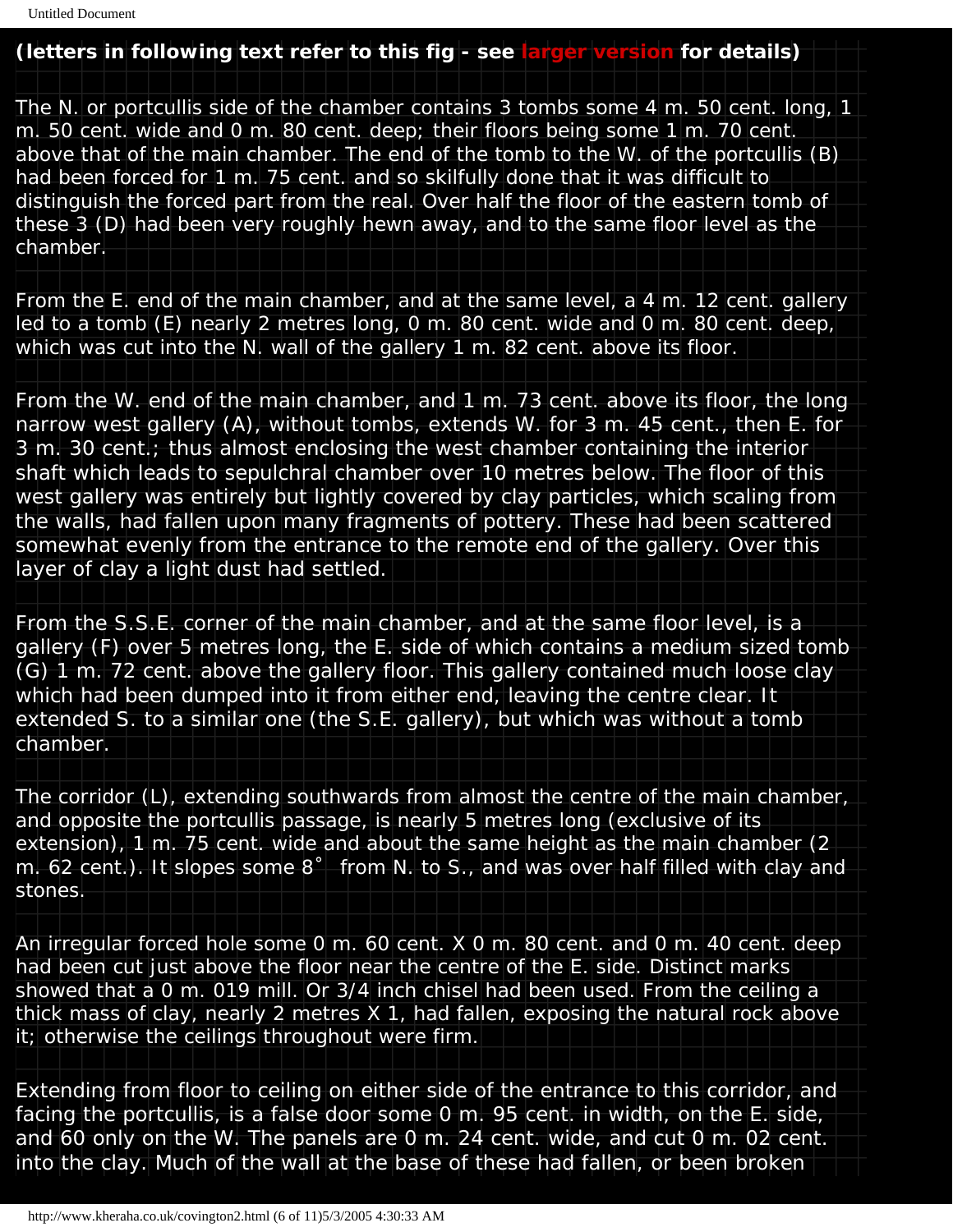away. Great patches of white plaster still adhered to these and to the adjacent walls, and most likely the entire corridor was likewise covered.

The tops of the side walls of the corridor were bordered by a plain peculiar design which strangely exaggerates the corridor slope; and this seems to have been the intention of the designer. The borders, which are cut 0 m. 02 cent. into the clay, measure 0 m. 22 cent. wide at the N., or higher end, gradually increasing for 2 m. 40 cent. (just half the corridor length) to a width of 0 m. 39 cent. Here is a 0 m. 17 cent. ratchet shaped notch which reduces the border to its original width of 0 m. 22 cent. and the remaining half is throughout in this size. These unique side borders terminate at the lintel over the doorway of a small chamber (1) (1 m. 88 cent. X 1 m. 21 cent.) which is really an extension of the corridor. This 10 m. 05 cent. lintel, which was neatly rounded, was surmounted by two small square cut shoulders. It greatly relieved the sever lines of the corridor.

From the E. side of this linteled chamber the south east gallery (H) 6 metres long, without tombs, connected with the main chamber, S.S.E. gallery (F). Gallery (H) and the linteled chamber were nearly filled with debris, but contained only a few fragments.

From the W. side of the corridor a downward sloping passage (J) 1 m. 73 cent. long and 1 m. 35 cent. wide, the ceiling 0 m. 29 cent. below that of the corridor, led into the west chamber. The inner or chamber end of this passage was plainly ornamented at the sides and top by a single square cut shoulder.

The west chamber 4 m. 80 cent. long N. to S. (same as corridor) 1 m. 80 cent. wide, and nearly 2 m. 50 cent. high, was very irregularly constructed. The walls, although vertical, were rather curved; the ceiling and floor had a southward slope of some half a metre, and the corners were of course much out. Considerable white cement casing still adhered to the N. and E. walls. The debris of clay and heavy stones which nearly filled the chamber contained a great quantity of fragments.

The W. wall near the N. contained a squarely cut alcove 2 m. 73 cent. wide and 1 m. 77 cent. deep; across the top of which was a neatly turned lintel of the same diameter (0 m. 10 1/2 cent.) as that over the corridor extension. Like a protective arm the long, narrow tombless west gallery (A) referred to, almost surrounds this alcove.

On the S. side of the alcove, cut into the wall midway between the floor and ceiling, is a small recess chamber (K) 0 m. 98 cent. X 0 m. 75 cent. X 0 m. 82 cent. – the smallest in the tomb. The short roughly forced passage connecting this recess and the alcove may have been the enlargement of an original passage. The debris which almost filled this small chamber contained only the fragments of 4 different of discs; none of which were complete.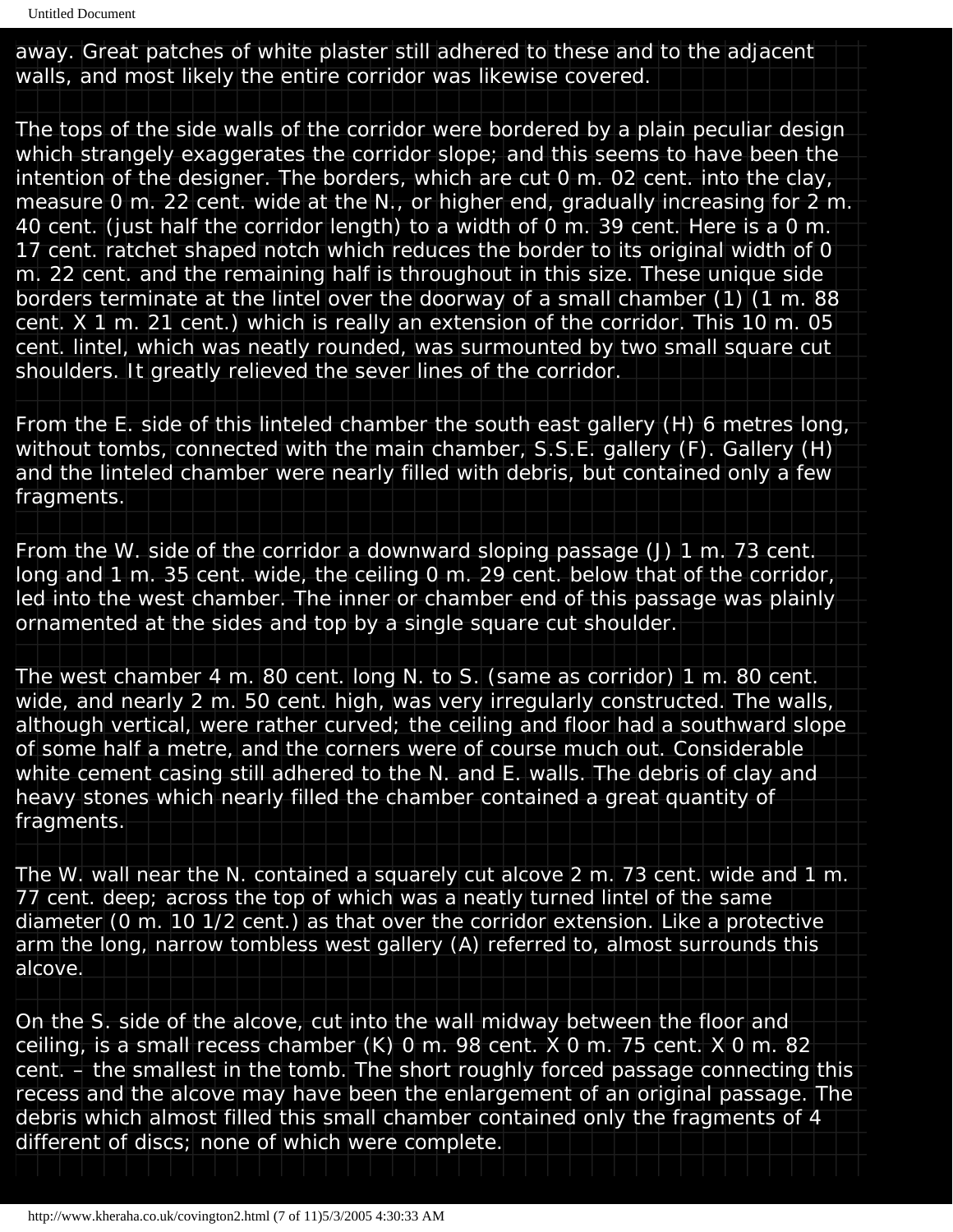Sunk into the floor of this west chamber and just across the lintel-spanned alcove, is the interior shaft.

#### **INTERIOR SHAFT AND PORTCULLIS.**

The interior shaft, squarely cut throughout from firm clay, and extending from side to side of the alcove above it (2 m. 72 cent.) is 1 m. 15 cent. wide, and nearly 10 m. 50 cent. deep – about the same depth as the upper or main shaft.

The debris of clay, which contained but few fragments, was so solidly packed in the shaft that its entire removal was not necessary. At three places great quantities of it extended almost across the shaft, and remained suspended while we worked beneath.

The 7th recess (from N.) in the wall of the tomb above, which contains two small wood lintels – the only linteled recess on the W. side – is at a point directly opposite this interior shaft. On the S. side of the shaft, before the short passage leading into the sepulchral chamber, stands the interior portcullis, the shaft having been enlarged from 1 m. 15 cent. to 1 m. 70 cent. to accommodate the stone.

This interior portcullis (measuring 2 m. 65 cent. deep, 1 m. 46 cent. wide, and 0 m. 28 cent. thick) is evenly chiselled from white limestone, which was of a finer quality than that of the upper or main portcullis; and, unlike that huge stone, its sides are perfectly flat, and the corners and edges cut square. It was in its original position E. to W. with the tomb, and apparently had never been disturbed, just enough clay, however, had been cut away from the top of it to enable one to enter the short sepulchral chamber passage. This opening was so small that neither a sarcophagus nor even an unbroken mummy could have passed through it.

#### **SEPULCHRAL CHAMBER.**

The sepulchral chamber measures nearly 5 metres long, 2 wide, and 2 deep, and the walls, corners, etc., like those in the main tomb above, were not truly shaped. It should perhaps be noted that this lower chamber is about the same length as the west chamber and corridor above.

The west wall near the entrance passage contained a recess 2 m. 45 cent. long, 1 m. 50 cent. wide, and of the same height as the chamber. The chamber and recess which were hewn from the same kind of clay as the tombs above, had been cut right down to a bed of natural rock. Just before the recess this stone floor had been shattered in several places, and a small triangular piece removed.

The chamber was nearly half filled with particles of clay, containing few pottery fragments; but in the recess, which was most likely built for the reception of the remains of the person for whom the monument was built, we found a small deposit of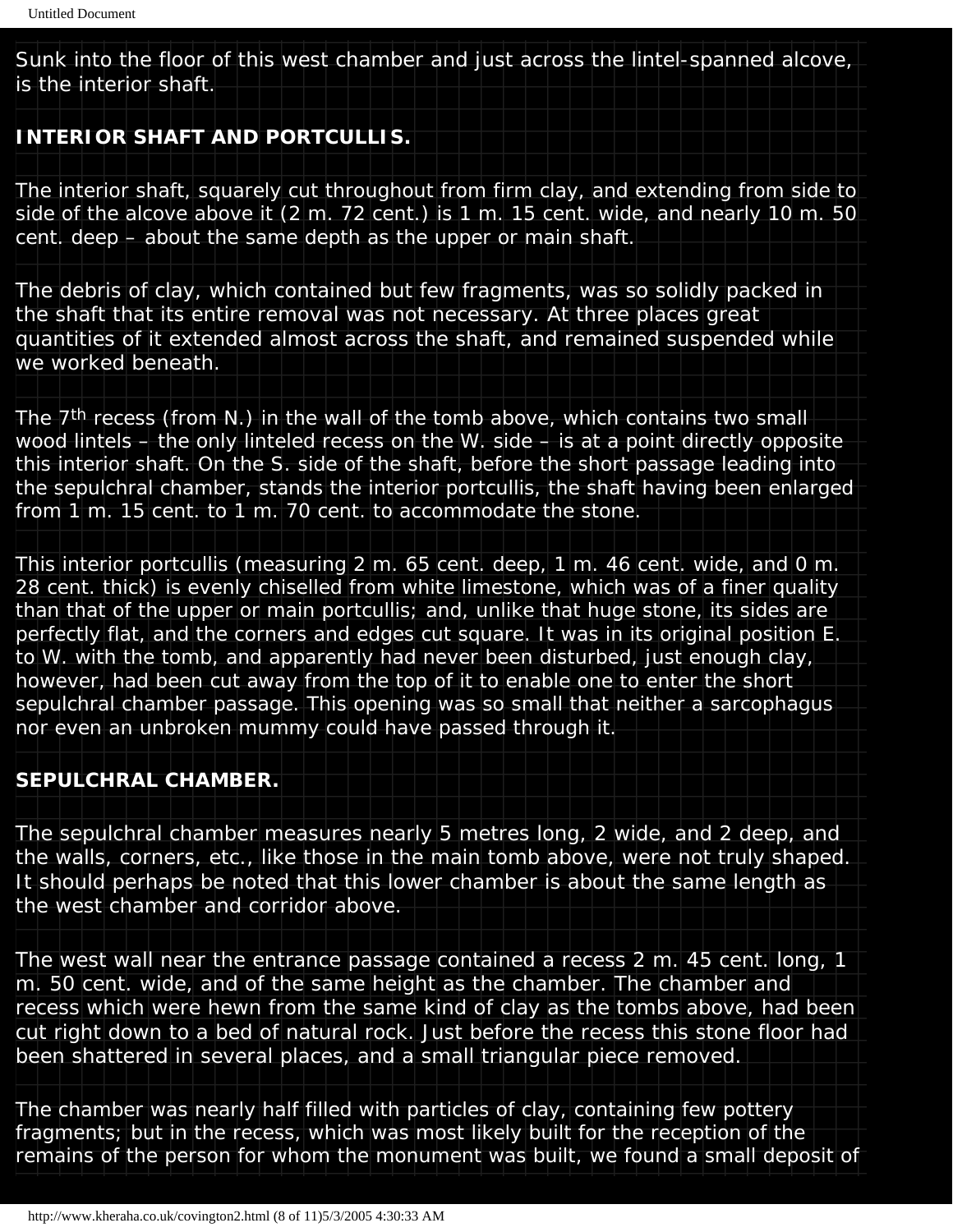human bones. These were clear, dull white, and soft brittle, and were found upon and near the recess floor. It appears that the rest of the body had been entirely removed from the tomb, for these were the only human remains found there. It was doubtless a most important burial.

There was no trace of a sarcophagus, nor could one have been there; for its removal would have entailed the shifting of the interior and upper portcullis, neither of which had been disturbed. Besides, the construction of this tomb antedates the period at which that mode of burial was introduced.

## **FINDS.**

The exterior finds, which consisted of fragments of Roman pottery and glassware, were made in the surface tombs and upper part of the shaft, and have been referred to. Most of the objects belonging to the tomb proper, however, were found principally in the heavy debris of the main chamber, the corridor and in the west chamber. These were principally in limestone, alabaster, granite, red and white brescia; with some diorite, green schist, and porphyry.

The three smaller tombs (B), (C), (D) on the N. side of the main chamber held but a few fragments, but those found in the long west gallery (A) should be especially mentioned. The gallery contained but little debris; none having been thrown into it. It consisted of fine clay particles which had scaled from the walls and ceiling, and which lay at a light and even depth. This was covered in turn by a thin layer of peculiar dust. Beneath this light debris of dust covered clay were alabaster and other fragments of pottery which had been evenly strewn over the entire gallery floor (16 metres long), right to its extreme end. They do not seem to have been thrown there, but carefully spread. The gallery, which is without tombs, and which seems to have been built especially for such pottery, terminates, strangely enough, just above the centre of the sepulchral chamber recess in which we found part of the remains of the person for whom the monument was probably erected. (see Sepulchral Chamber).

Now according to the belief of several savants, in reference to which nothing has yet been published, it was a funeral ceremony during the early Ancient empire to sometimes break the offering vessels at the time of interment, and distribute the fragments over certain parts of the tomb. It is not improbable that it was due to this custom that the fragments found in the long west gallery (A) had been so carefully distributed throughout it; and which, according to the condition in which we found them, had apparently never been disturbed.

All the pottery in M. de Morgan's tomb at Negadah, was also found broken, but the condition of his tomb would indicate that its destruction was due to other causes. Owing to the abundance of the offerings placed in those vessels he considered his tomb a royal one. As this Ghizeh tomb exceeded the Negadah structure by some 7 metres in length and breadth, and as the quantity of objects taken out (some 40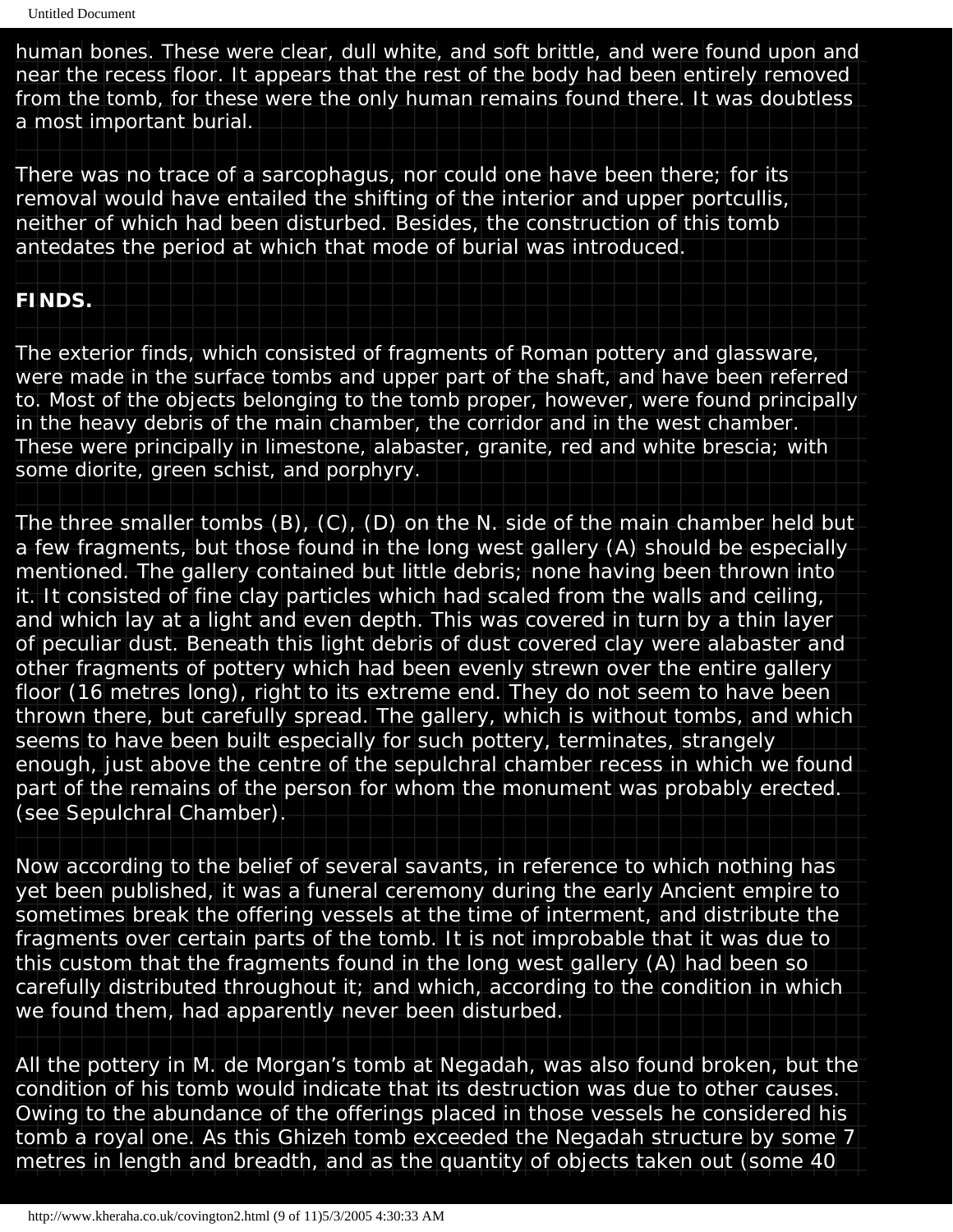full mactaves) probably exceeded that at Negadah, we are perhaps justified in believing that this number one tomb at Ghizeh is also a royal one, and that it occupant was of an equal or even a superior rank. Unfortunately there were but few objects showing inscriptions: the characters, which were roughly incised or reed painted, made no reference as to the origin of the tomb. It must, therefore, at least for the present, remain a mystery.

Neither from the fragments in the west gallery, nor from those of other parts, which during the greater part of the excavation we kept separate, could we fit one complete object. Nor from all the fragments found in the entire tomb could we complete one single object. We occasionally found enough pieces to complete the third or even the half or more of one object, but only to find that the remaining parts had been removed from the tomb. In the case of several brescia (there was much brescia), and marble discs, pieces were found which completed say, a third or more – the fragments fitting in to their proper places, thus showing the outlines of the complete piece: but the missing parts could never be secured. Near the bottom of the depression at the N.E. corner of the brick work we found the fourth of a plain, tapering rimmed alabaster bowl: and nine months later found over a half of the same bowl in the debris of the main chamber below. This was the only fragment of antique pottery found outside the interior tomb chambers. I consider it remarkable that in taking out some forty mactaves of fragments, averaging twelve objects each – say five hundred in all – that we could not make up even one complete. There was somewhat of an exception however: a blue white and grey volcanic bowl, similar in design to one found by Prof. Petrie in the IInd Dynasty of King Khasekhemui at Abydos, had been twice severely struck without breaking and then thrown aside – the consistency of the stone alone saving it.

Among the broken articles we recognised nine designs of bowl, vases, etc, similar to those found by Prof. Petrie in early dynasty tombs at Abydos: especially in that of the above mentioned king.

Our tomb contained neither jar sealings nor ivory objects: recognising the historical value of these and of other materials as helps to finding the name of constructor, the location of the period etc, we kept a careful watch for same.

A complete double edged copper blade about 0m. 28 cent. long was taken fro the corridor debris. It tapered from 0m. 04 cent. at the hilt up to about 0m. 05 3/4 cent. at the centre; then down to some 0m. 02 1/2 cent. at the rounded point. It was without a handle, but a thin, firm, sharp piece (0m. 04 1/2 cent.) at the hilt would indicate it had been removed. It was found contracted in to eight uneven folds and heavily coated with verdigris. One of the edges had been sharp, but the other was finely ridged like a saw. It most closely resembles a surgical instrument. The handful of copper fragments found were too small to show the design or size of the original object.

In the interior shaft we found the lower portion of a small cylinder shaped vial in